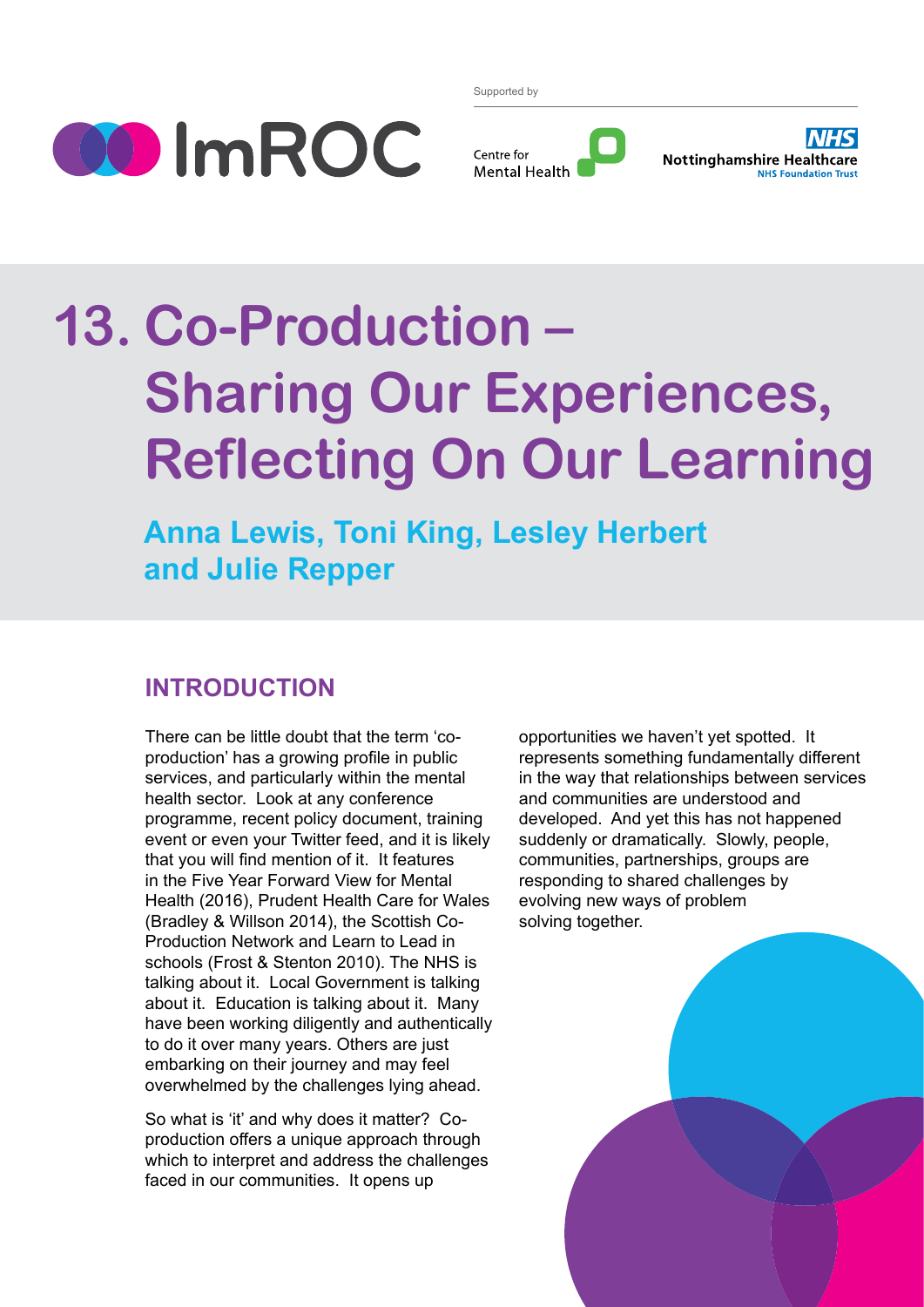The principles and values which have guided ImROC's work from inception are built around recovery and co-production. In every aspect of our mission, we continue to amass experience and learning by working in partnerships that both facilitate and value the contribution that every individual makes. In this paper, we attempt to bring co-production to life through a series of case studies of collaborative work undertaken with ImROC. Our intention is to curate a space in which narrative accounts are shared. We do not seek to critique the experiences – they are recounted just as they were told to the authors of the paper. Instead we seek to draw out common themes and explore their relevance to others, so that we all learn and strengthen our efforts to work more effectively amongst our communities.

The case studies are not unique, yet each represents something extraordinary and special and new for those involved in them. They illustrate the reality, the value, the challenges and the learning that we continue to gain in every aspect of our work. They allow us to explore the themes that characterise the work, and think about our aspirations for the future. They give us hope in turbulent times.

Intentionally, we have not examined at length the theoretical basis or principles for coproduction. That has been ably achieved by many before us, not least Cahn (2001), Ostrom (1996), NEF (Stephens, Ryan-Collins & Boyle 2008), NESTA (Boyle & Harris 2009) and more. Here we provide the theory only to the extent that is necessary to contextualise the case studies. We work on the basis that authentic co-production is something for which we strive, in which we make mistakes as well as strides. We hope that these real life examples will inspire others to try too.

## **The Wider Context**

While the notion of co-production aligns so naturally with the strengths-based, lifeoriented ideas around personal recovery, its origins lie well beyond the mental health arena. Boyle, Slay & Stephens (2011) set out the wider context in which co-production has evolved, citing issues such as escalating demand for public services, advances in technology, and the changing nature of family networks, approaches to which are bound up in the mindset of the deficits-based welfare economy. The scope of these approaches to nurture health and wellbeing in communities is largely exhausted. Co-production seeks to re-imagine a future in which other resources, hitherto overlooked and untapped, are identified, valued and utilised.

The scope for this real change lies in the 'core economy' (Cahn 2001) of family, friends and neighbours – those individuals who make up each local community. It is this unseen & unrecognised context that determines the

impact of every public service over time. The infinite talents and resources of those for whom public services exist are largely overlooked, diminished by the professional tendency to see what's wrong, not what's strong, alongside the unconscious willingness of participants to slip into a passive role as recipients of services. Yet it is likely that any future state-funded health and social care provision will rely on this hidden capacity and capability to thrive, and it will need to reframe its own role and relationship with this untapped and rich resource.

Some will feel pulled towards the valuesbased reasons for a vision for co-production. Others may feel pushed towards that vision because other more traditional options are rapidly rendered redundant. Whether an idealist or a pragmatist, there is something within co-production that offers hope and opportunity.

 $\overline{2}$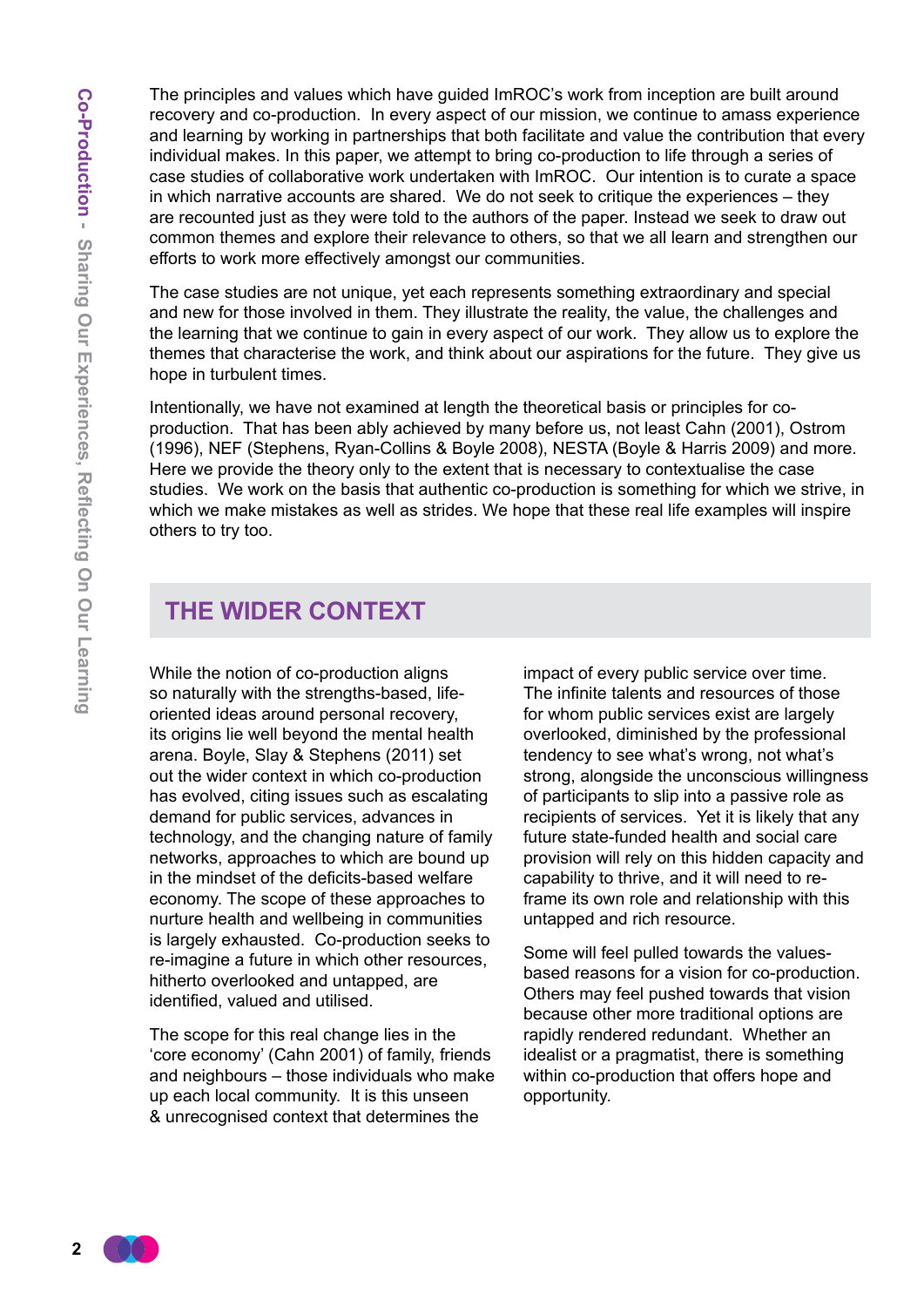## **So What Does Co-Production Mean to Us in ImROC?**

One of the difficulties that besets our field of work, and many others, is the ease with which accessible language and terminology can be picked up, used and abused. One person's shorthand is another person's source of confusion, disagreement or even indignation. Ideas borne out of mutual appreciation and belief in the potential and power of people have been overtaken by less laudable agendas, often driven by powerful players such as large organisations or government. We encounter this in relation to recovery. Whilst the appeal of co-production tends to grow when times are tough, it too easily becomes conflated with the politics of austerity and cuts (Bovaird, 2007). How easy it is to re-label an existing activity or approach, acquiring the new language and outward expression, yet missing the opportunity to reflect honestly upon its challenges and internalise a fundamentally different vision for the future.

Hence finding a single definition of coproduction to act as a benchmark for authenticity & fidelity feels less important than being able to articulate a set of principles that have common meaning, are easily accessible, and act as a guiding light for those treading the path of co-production. In turn, these principles are interpreted and brought to life by those most involved within the unique context of each activity, goal or set of assets. Like recovery, co-production is a personal experience and one best understood through the shared narrative that evolves when people find ways of working together towards new solutions.

Within ImROC we have come to this realisation over a period of time, as our understanding and experience have evolved and our willingness to test out new ideas has grown. We value this discovery as an important aspect of the process of our own co-production journey, and one we would not choose to leapfrog if we had our time again. Experiencing co-production first hand is at the heart of that process of internalisation and authenticity.

We first defined the principles which underpin our ImROC approach in our briefing paper The Team Recovery Implementation Plan: a framework for creating recovery-focused services (Repper and Perkins) in 2013. These are drawn from the literature, including Cahn (2001), Boyle et al. (2010), Slay et al (2013).

- We recognise people as having human **assets**, strengths, resources and networks that reach beyond the labels we use to describe their 'position' within a system or hierarchy.
- We build **mutual and reciprocal relationships** in which expertise is recognised amongst all parties, no longer the exclusive domain of the professional. Looking beyond these conventional labels, we strive to break down barriers, blur boundaries, share responsibility in both the design, delivery and improvement of services.
- We nurture and mobilise peer, personal and professional **networks** around a diverse community of interest, in order to share learning, build understanding, generate ideas and explore possibilities.
- We seek to **catalyse change**, and we have that vision for services too. We believe that it is for the individual to define and lead their journey, with services acting as supporters and facilitators of resources, expertise and networks that help both in the short and longer term.

Those core principles characterise transformative co-production across the globe, and bind us together with the efforts of thousands of others who have a vision for a fairer and more inclusive world in which all talents are valued and nurtured. Coproduction is appreciative, collaborative, respectful and active. It is based on a belief that every one of us has something to offer for the greater good. It goes hand in hand with the values of recovery by locating both problems and solutions within a shared rather than individual context, and it facilitates personal agency.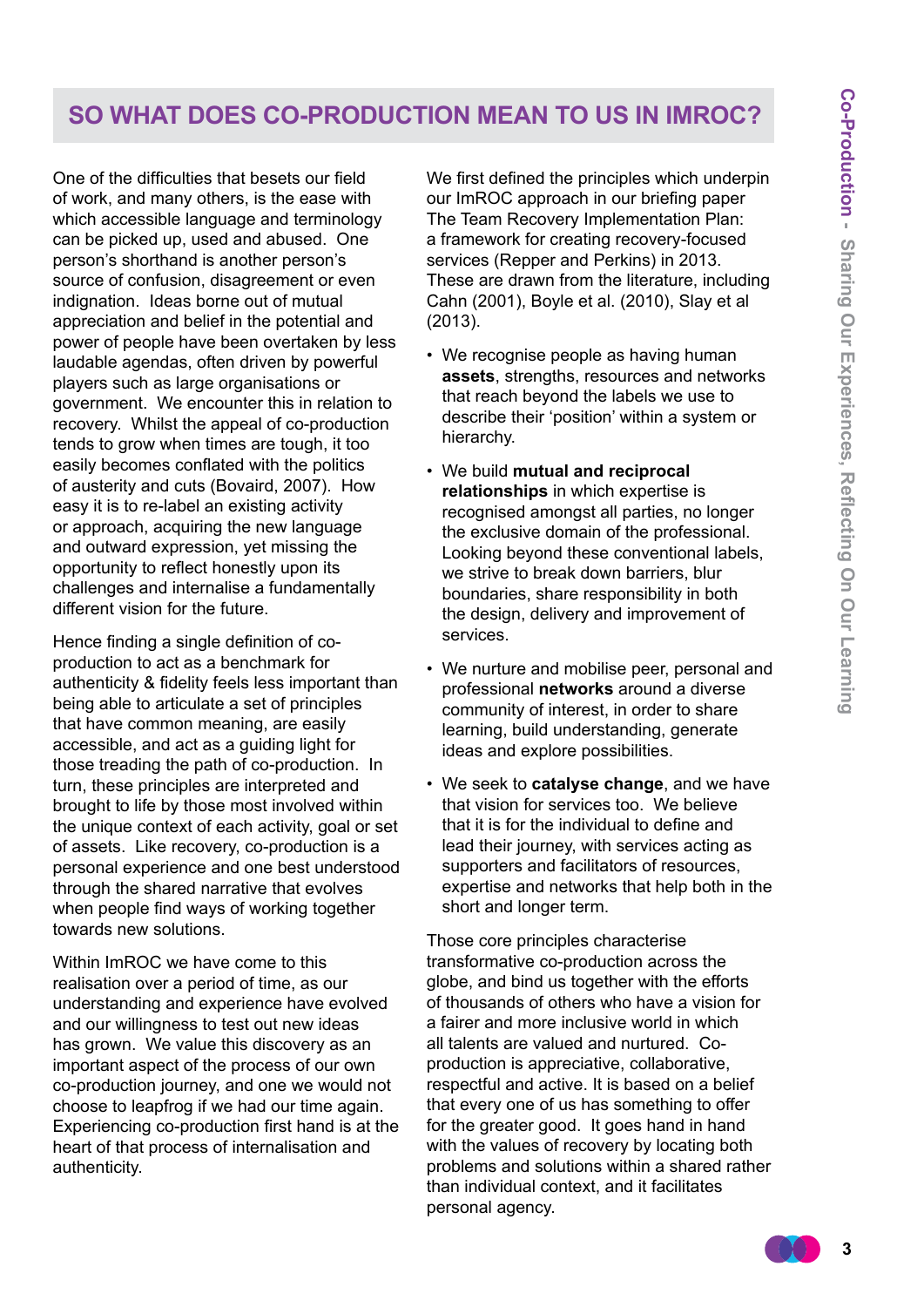#### **Power Play**

These principles, brought to life through collaborative effort, form the foundations of coproduction. However, there is one more essential factor in relation to co-productive impact. That relates to power. More specifically, the re-distribution of decision-making power within the relationship between provider and consumer, professional and person with lived experience of mental health conditions, practitioner and client. Three levels of co-production have been identified (Needham & Carr, 2009) – descriptive, intermediate and transformative. It is the balance of power between professionals and patient (sic) that determines and defines each of these levels, and it is the transformative potential of co-production on which ImROC is focused. We return to the theme of power later in the paper.

#### **Policy Vs Practice**

So what of the practice in healthcare? Is this a passing fad? Is it really starting to happen?

The terminology is straightforward enough to adopt. The reality - changing the conversation, sharing power, recognising the limits of professional expertise, embracing diverse experiences and views, developing a shared narrative, and blurring the boundaries between those who provide and those who use services, and doing all of this through good times and bad - is as challenging as it is rewarding. Rarely does it slot harmoniously into well-established organisational practice and beliefs, which tend to be rooted in a deference towards professional status, knowledge and expertise, passivity and even gratitude. Rather, it unravels the order of things at a time of unpredictability and change when we all crave some kind of stability. Adding yet another layer of uncertainty, asking for some professional 'letting go' to happen when so much is already beyond our control feels as if it is too great a leap. Familiar chaos seems preferable to the unfamiliar, even if that does offer the possibility of something better. Despite ample good intention, co-production in public services, consistently, competently and committedly deployed to its full transformative potential, remains an aspiration for most of us.

Yet mental health communities across the UK and beyond are rising to this challenge and leading the way. The following case studies have been put together by people who are striving to co-produce in their local area, working within their local context. While we want to celebrate the good practice and commitment that the case studies represent, that is not our main aim in sharing them. Instead, we seek to illustrate the wide range of possibilities and challenges that co-production presents in real and living ways. The accounts that the authors share are about the realities of working differently, working against the prevailing norm, re-setting values and focus, unlearning and relearning. In current organisational language, being 'disruptive'. As in recovery, there is no end point. We value the journey and what we have yet to discover. This spirit of adventure and curiosity is at the heart of any co-production effort.

The case studies are broadly grouped according to scale, ranging from team to system-wide levels. As you read them, it may be helpful to reflect on the scale of the impact that each is having, and in particular the extent to which power is distributed amongst the people involved.

We begin by exploring a contentious issue about the feasibility of co-production at an individual level.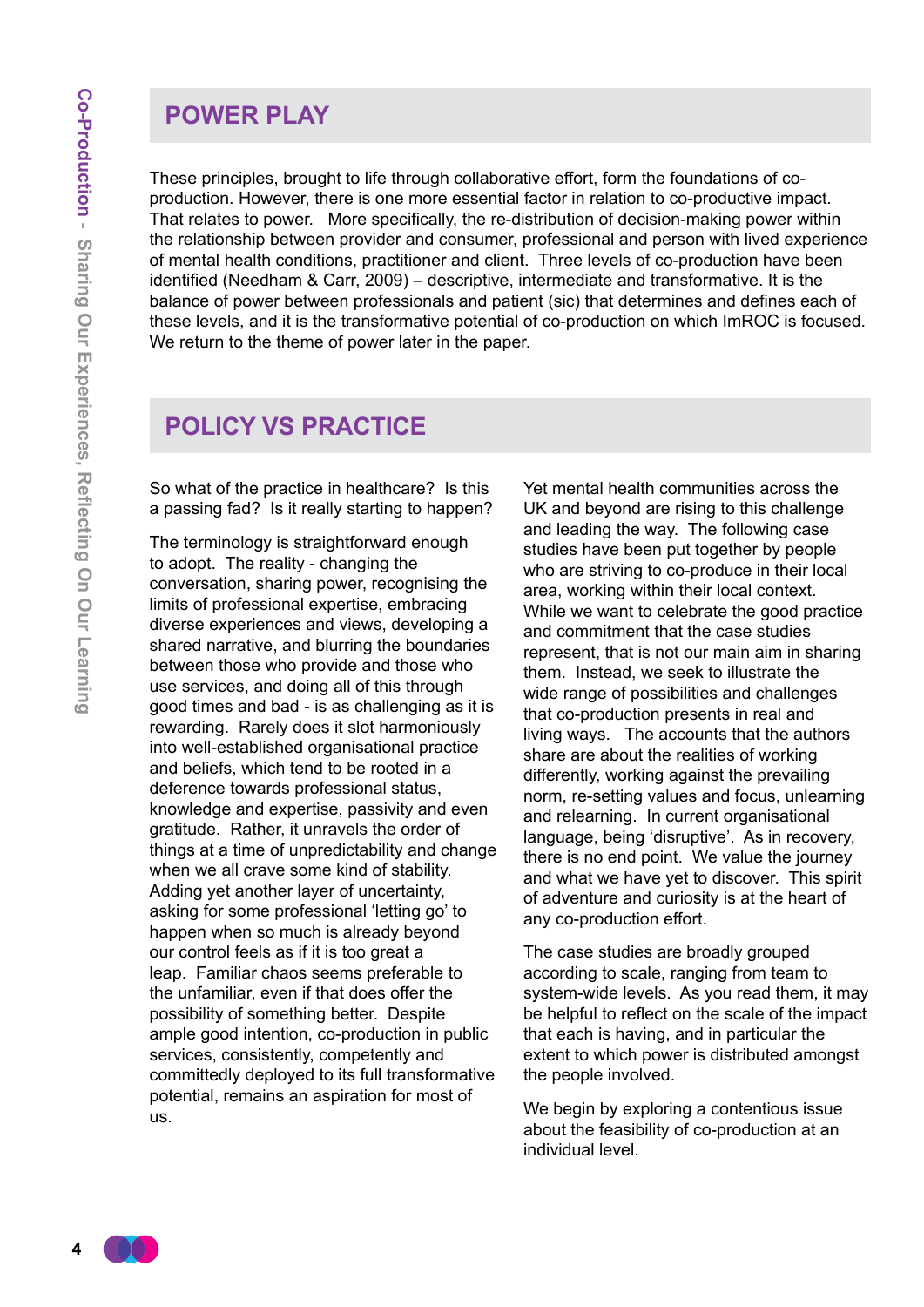## **Can you co-produce within individual work?**

In the development of this paper, a debate emerged amongst the authors about whether co-production could take place within a therapeutic relationship between two people.

Many practitioners work in a person-centred and collaborative way during 1:1 sessions in their day to day practice. Those with recovery principles at the core of their work will be used to drawing on strengths, building hopes and shared solutions. Co-production may sound like business as usual. SCIE (2013) describes this as a descriptive level of coproduction. Here, at a minimum, there is a degree of collaboration in order to achieve an outcome for the person in receipt of the service, and at its most successful, individuals are engaged in an active role or leading their own recovery.

Yet in our own work we all experienced 'co-production' at an individual level as very different from co-production at a group level. This led us to ask - is this really co-production? There are three theoretical principles which highlight why this may be debated.

1. Cahn's original work identifies the development of **social capital** as a primary outcome of co-production. It creates a community in which "people are valued for their contributions and discover they can rely on one another" (Rowe 1997). In this way, the outcome of co-production is of benefit to more people than those directly involved.

 In comparison, it might be argued that in a typical therapeutic encounter, the goals will focus on resolving problems and generating solutions for the individual. Certainly, this would have been the case in traditional psychiatry services. However, in a recovery-focused relationship, aspirations are not limited to symptom reduction but to the development of contributing roles and valued relationships within communities – thus increasing social capital.

2. The principle of **reciprocity and mutuality** is essential in co-production. All involved will learn and create something together which could not be discovered or achieved individually. The experience of sparking off one another, someone else's viewpoint revealing new truths and options and this

being equally shared regardless of status, health or training. It might be argued that the limited nature of a relationship involving only two parties can hinder this possibility. It could equally be the case that a recovery focused relationship, in which boundaries between helper and helpee are more permeable, shared experience and common humanity are recognised and decisions are made together, each contributing a very different kind of expertise, is co-produced. Indeed, mutuality and reciprocity are founding characteristics, and essential for the full benefits, of peer support.

3. The corner stone of **building on assets** can be easily and visibly achieved as a group or team forms around a project. As the team witness others' contributions being needed and valued, a transformational process begins. Identities shift and people experiment with sharing ideas, questioning assumptions and taking on tasks. It might be argued that this process cannot be emulated in a dyadic relationship. Alternatively, the more equal relationship that takes place in a recovery focused encounter, where both the helper and the helpee put forward ideas, draw on different kinds of evidence, and share personal views in an open and evolving conversation, then solutions can be developed, refined and shared in a coproductive manner.

So perhaps in individual work, there is potential for a descriptive level of coproduction to take place. However, we need to be sure to distinguish it as something more than a compassionate or fundamentally respectful human interaction. There is an active and generative quality to co-production which makes it distinct, recognisable and beneficial beyond those involved.

We are keen to stress that we see collaborative and shared decision making as key to any recovery-oriented therapeutic relationship. The question here is not whether there is value in working collaboratively, but rather whether work at this individual level is true to the nature of transformative co-production.

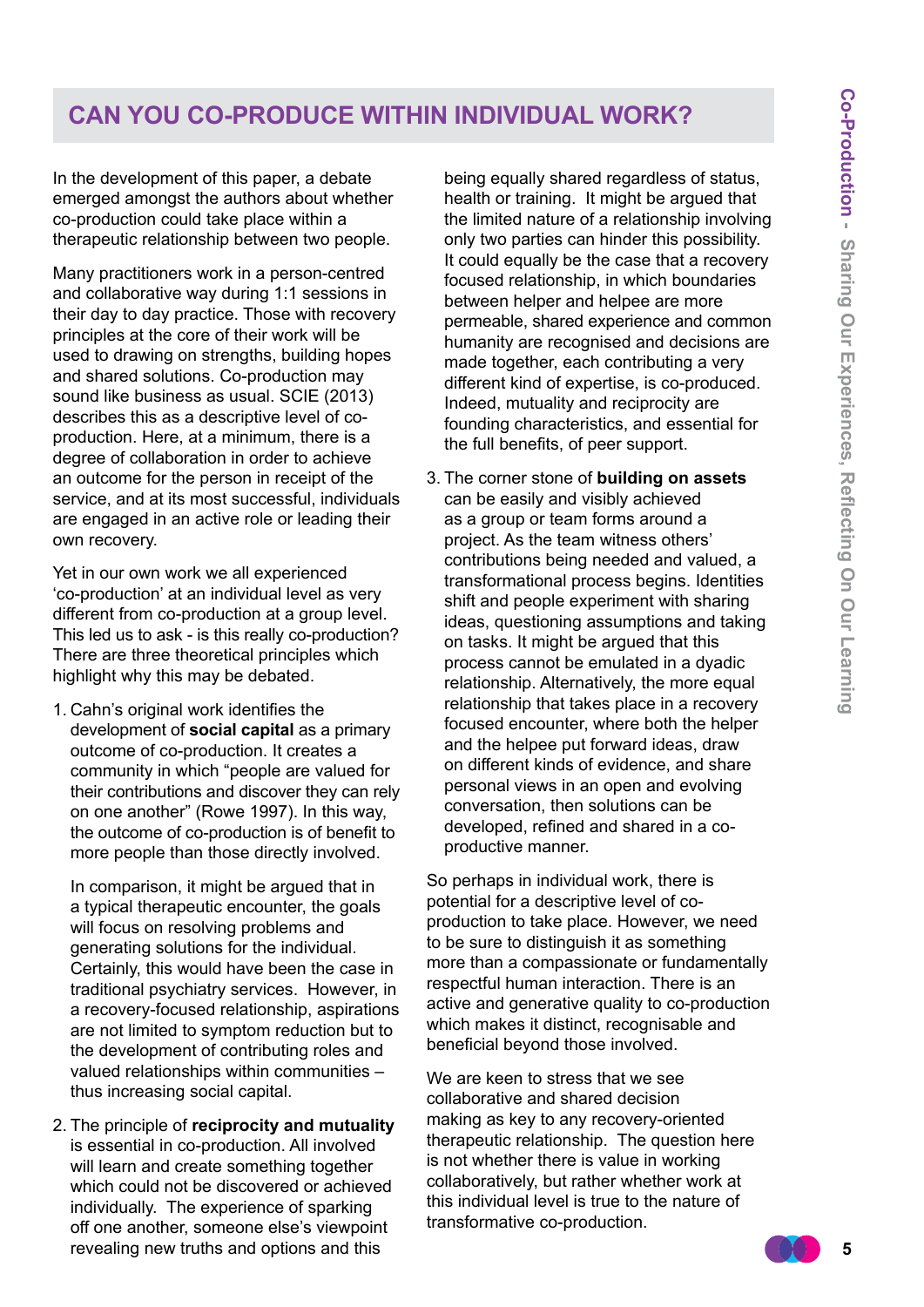#### **Case Study One: Co-Producing Within A Team – Developing a Training Package Sue Barton, Deputy Director of Strategy and Change,**

**South West Yorkshire Partnership NHS Foundation Trust** 

In South West Yorkshire Partnership NHS Foundation Trust (SWYPFT) we decided that we needed to really understand coproduction if we were going to establish our four Recovery Colleges with coproduction at their heart. So, we set out to co-design some co-production training that we could co-deliver to service users, carers and staff as part of our Recovery College curriculum.

We started by inviting a range of people to a workshop. This included service users, carers and staff (both from services and from our learning & development team). In the workshop we heard from colleagues who had been working co-productively for some time. They encouraged us to consider what strengths we each brought to the development of the training and how we might bring them together to help others understand what co-production was all about. We had some surprises when we identified our assets, and a sense of amazement at the wide range of skills and experience that we had at our disposal. We also lost our way a bit when we forgot to use all our talents, such as leadership and training design. A small group of people from the session volunteered to go away and pull together a plan for how the co-production training might look. We then invited the whole group back and delivered it to them, asking for comments and feedback which were incorporated into the training that went into the prospectuses. One key feature of this

was that, as facilitators of the course (who were a combination of people with lived experience and people with professional experience), we removed our badges and asked the participants to do the same. We wanted people to bring all their assets to the learning, not just their expertise derived from living with a condition or professional training. Since then, we have delivered the training to both staff, students and partners within the Colleges. Each College has taken the training and developed it further as part of their overall offer.

We learnt a lot from this experience, including:

- We bring individual assets and some of these do not directly linked to our role e.g. a service user, as a teacher, had considerable experience of delivering training; a staff member had many creative ideas for how we might engage people even though this wasn't part of their current job role.
- Co-production is very different from service user-led approaches and for it to be successful we need to respect all types of experience and expertise equally.
- There are so many resources in the room when we intentionally identify them and collect them together, and that makes this work exciting and stimulating and the end product much better.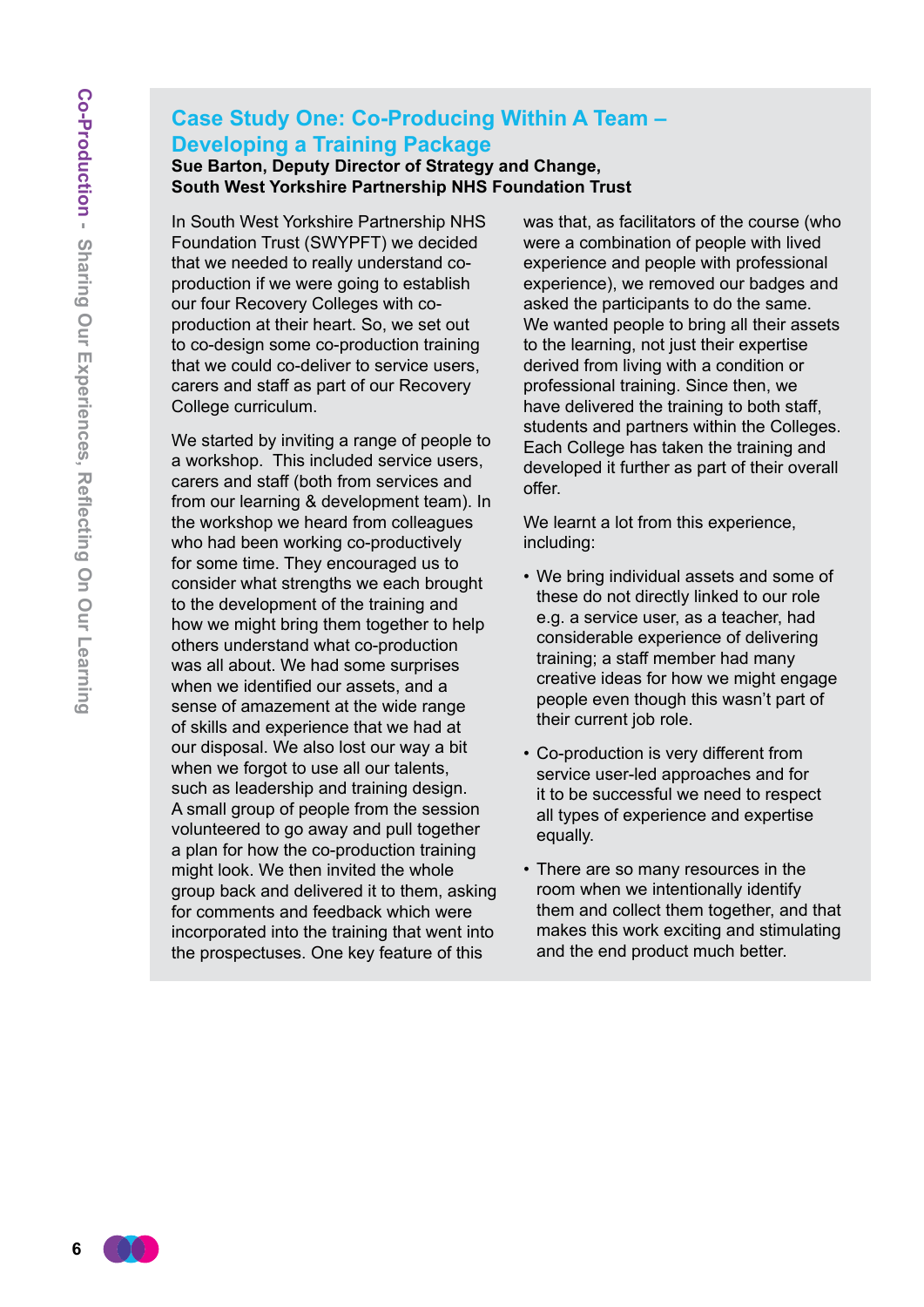#### **Case Study Two: Co-Producing Within A Service Line – Establishing a Recovery College**

**Lesley Herbert, Consumer Advisor - Adult Mental Health & Southern Health NHS Foundation Trust Anna Lewis, Senior ImROC Consultant**

Co-producing the Recovery College in Hampshire was a natural next step in a journey that had begun several years previously. Building on solid foundations (such as co-facilitated WRAP training, service user involvement and development of a 'consumer advisor' role as part of the management team), we drew together disparate strands of activity and established the College. With a modest additional budget and a few months to achieve it, we designed and recruited the workforce to reflect both 'lived' and 'professional' experience, secured premises, co-designed the curriculum and all aspects of its operation. We gave the work a high profile within the Division and organisation, and put it at the centre of our recovery effort as one of the six national pilot sites for ImROC. A group of people with diverse professional and lived experience, crossing several layers of organisational hierarchy, worked in partnership to lead the process and modelled the values and principles they sought to inspire in others.

The work was underpinned by our commitment to recovery, which we had brought into the mainstream of our Division's strategy and ethos. The longstanding passion and vision previously held by a small number of champions was now boosted by support from service leaders who had the authority to act. The sharing of power implicit within this new relationship was what made the possibility of co-production real. At every opportunity we spoke about our role in services in different ways. We used the language of strengths, assets, education, partnership and collaboration such that we reframed the concept of expertise to extend beyond the professional voice and the traditional treatment model. We began to redefine what it meant to provide good care.

We sought to 'walk the talk' in the College's development, at the heart of which was the employment of peer trainers within the team. While there had been routine service user involvement in recovery training previously, offering substantive peer employment opportunities to individuals was a significant step forward. Where people had previously been invited to share their story within professionally led and oriented training, the role of lived experience was elevated. Peers became equal partners with professionals in the design, development, delivery and evaluation of courses. They were recognised and valued as members of staff, subject to the same expectations and responsibilities as each other. Everyone took a courageous step into the unknown.

This was our first attempt at real co-production both individually and organisationally, and unsurprisingly it wasn't always easy. It was difficult to work in ways that were not the cultural norm, and it was hard work to reach a functional level of understanding of the goal amongst the organisation's leaders and other key influencers. We struggled at times to find a good balance in the new relationships. We were trying to bring the very best of our collective expertise and wisdom to catalyse new relationships and better outcomes, but it took time for us to learn what that really meant in practice. Indirectly we were also breaking down traditional hierarchical boundaries between us by taking an inclusive and mutually respectful approach. The work acted as springboard for many other co-productive efforts that have been pursued since.

We learnt so many things about ourselves and our services along the way. Here are three of them:

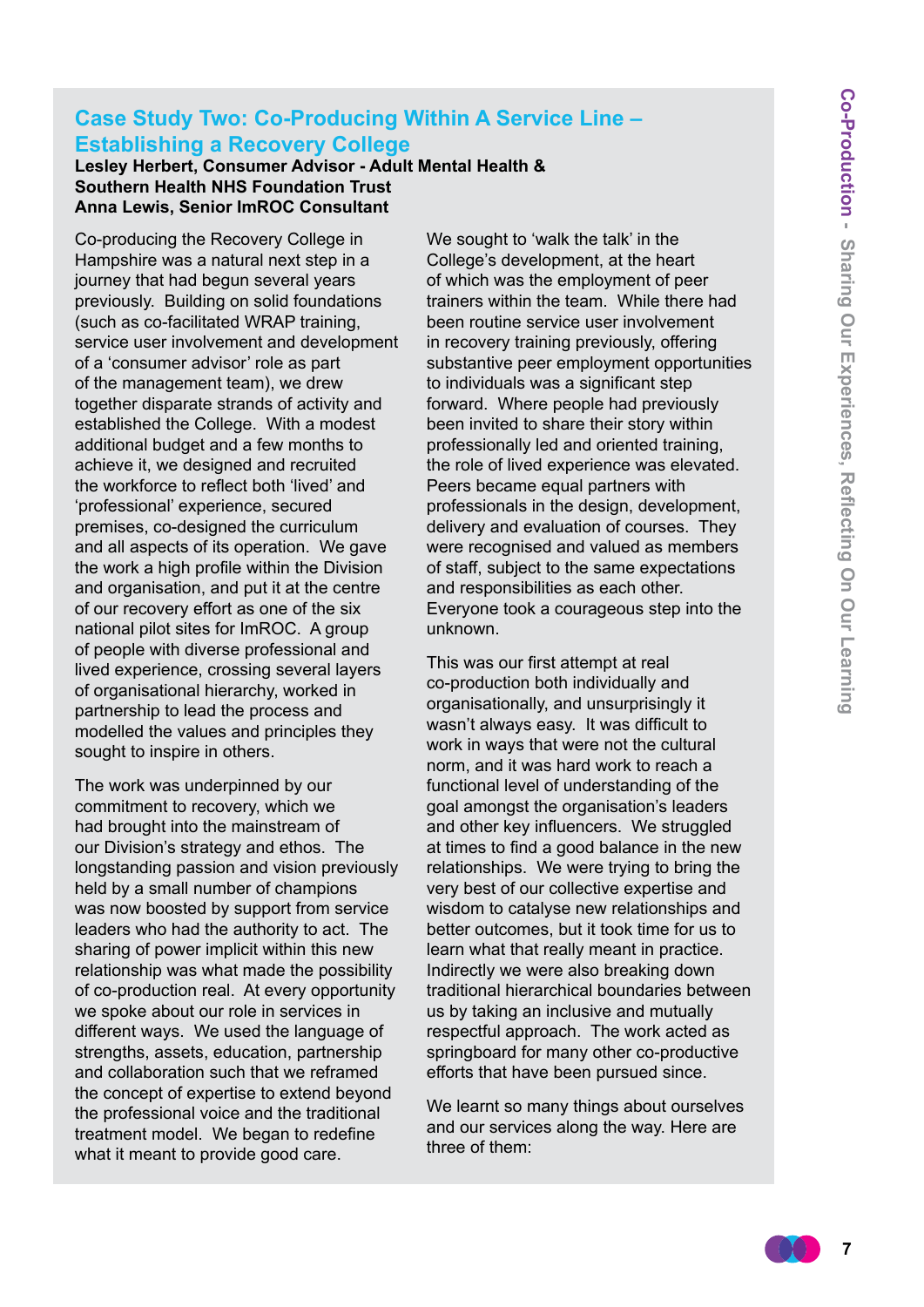- Co-Production Sharing Our Experiences, Reflecting On Our Learning **8Co-Production - Sharing Our Experiences, Reflecting On Our Learning**
- Be ready to learn things about yourself and others that you could never anticipate. There are predictable challenges, and then there are subtleties about the dynamics in human relationships, intentionally constrained by the divides between 'professional' and 'patient', that are new, real, raw yet ultimately rewarding. This has a very real impact on the pace at which you can achieve cultural change. Making mistakes is part of the experience.
- Feeling OK that co-production doesn't equate to consensus, and that differences of views need to be accommodated just as in any other aspect of life. Having to make and be accountable for difficult decisions in ways which don't rely on falling back on positional power and honour the essence of co-production is way beyond the comfort zone of NHS convention and skill.
- We noticed that sometimes we were at risk of replacing one dominant power structure with another. Professionals took too many steps back initially and risked tipping the balance in the other direction. We learnt through experience that it is much harder to find equality in the relationship than it is for one to dominate the other.

#### **Case Study Three: Co-Producing Within A System – Redesigning A Pathway of Care**

**Becky Aldridge, Chief Executive, Dorset Mental Health Forum & Kath Florey-Saunders, Head of Mental Health and Learning Disabilities, Dorset CCG** 

In Dorset people had made us very aware that changes are needed within our mental health acute care pathway and we were keen to address this. Dorset has a mixed urban and rural population of approximately 750,000, with a diverse range of need. We wanted to approach the review of the current acute care pathway differently, and at every stage to co-produce options for a new model of care that would improve experience and equity of outcomes across the county.

The project, facilitated by ImROC and NDTi, started with co-production at its heart, by working with people with lived experience and other partners to design the first stage engagement plan and materials. Previous engagement work to gather views around mental health service provision had not been based on co-production principles. Co-producing the engagement process ensured that we would be able to connect with people in a way that was meaningful and resonated with them. Our engagement on this occasion was very successful and delivered over 3000 views from over 750

people. These views informed the work of the co-production modelling groups and the objectives that any new models of service needed to meet.

The co-production modelling groups included people with lived experience, their carers, statutory partner organisations and local NGOs, all working together sharing their knowledge, experience and expertise to build options that might address everyone's issues as far as possible within the financial constraints. The groups recognised the differences in experience and knowledge, without focusing on people's specific roles, ensuring together that there was an innovative and supportive environment for people to start sharing their power and taking responsibility as a collective group, for developing ideas that might work across Dorset.

During the modelling stage, the groups have looked at innovation across the world, considered significant issues in rural and urban areas and listened to challenges from both people who deliver services and people who access services.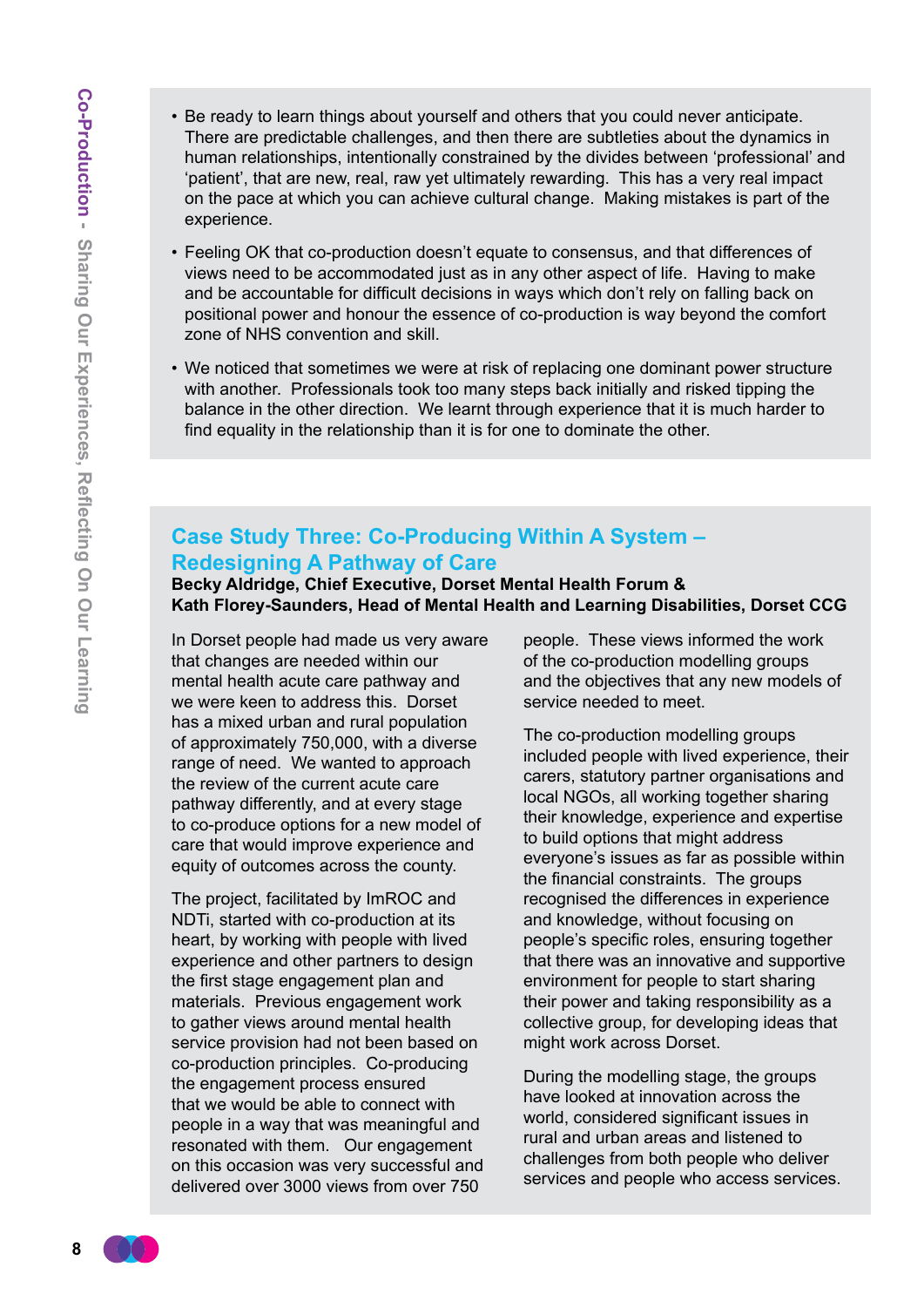This approach has helped everyone to learn and understand the whole picture in Dorset together, including experienced clinicians and people who have been accessing services for a long time. The co-production process has enabled people to consider and accept different viewpoints and to understand the broader picture and challenges.

During the process of co-producing options, people have become more confident in the commissioning process, provider organisations have been able to propose how they could deliver potential models of care and people who access services and their families have become active stakeholders in the design of future services in Dorset.

We have a long way to go, but co-production will be central to all mental health service reviews in Dorset moving forward. We are enriched as a result of this process and we will continue with this ethos and approach well beyond the end of this project.

We are continuing to learn throughout this experience. These are our reflections so far:

- Be willing to take more time at the beginning than you might think necessary. The foundation work with everyone who wants to get involved is essential to define what co-production is, what we want from it, and what skills we need to achieve it. This includes finding a common language in which everyone can participate.
- Establish a common understanding of the process, and the 'give and take' that it is bound to involve. This isn't about a single agenda triumphing over others. It's about working together, using the best of each other's talents, to find a constructive solution, and one that you probably can't envisage at the outset.
- It's empowering to work with empowered people! Sharing power can feel uncomfortable and unfamiliar, but it can also be liberating and hugely rewarding.

#### **Case Study Four: Co-Producing Beyond Service Delivery – Audit & Evaluation at Sussex Recovery College**

#### **Louise Patmore, Patient Lead to Clinical Strategy SPFT Senior Peer Trainer Sussex Recovery College & Sara Meddings, Psychology and Psychological Therapies Consultant Lead for Recovery and Wellbeing**

At Sussex Recovery College we have developed a process for co-producing research, audit and evaluation. During the early development of the College, service users were keen that we demonstrate its effectiveness, so we asked how we would know if the college was successful. We drew together suggestions from people using mental health services, professionals and managers. We formed a task group to take this forward. Psychologists and researchers scoped methods of measuring what had been suggested. Service users then looked at the measures and advised about what to use drawing on their expertise about how people might experience them. One peer used her wider network to advise about language and readability. Having agreed the measures, we organised a workshop with student reps, peer trainers, professionals and administrators to decide what processes and systems to use. We decided to integrate the evaluation with the Individual Learning Plans so that the process was intrinsically useful rather than an additional task.

As the group and College expanded, pressures for efficiency increased. The coproduction process slipped. This resulted in reduced engagement and incomplete audits. In response, we created a monthly meeting of students, peer trainers, professionals, researchers and College managers to focus on research and evaluation. We decide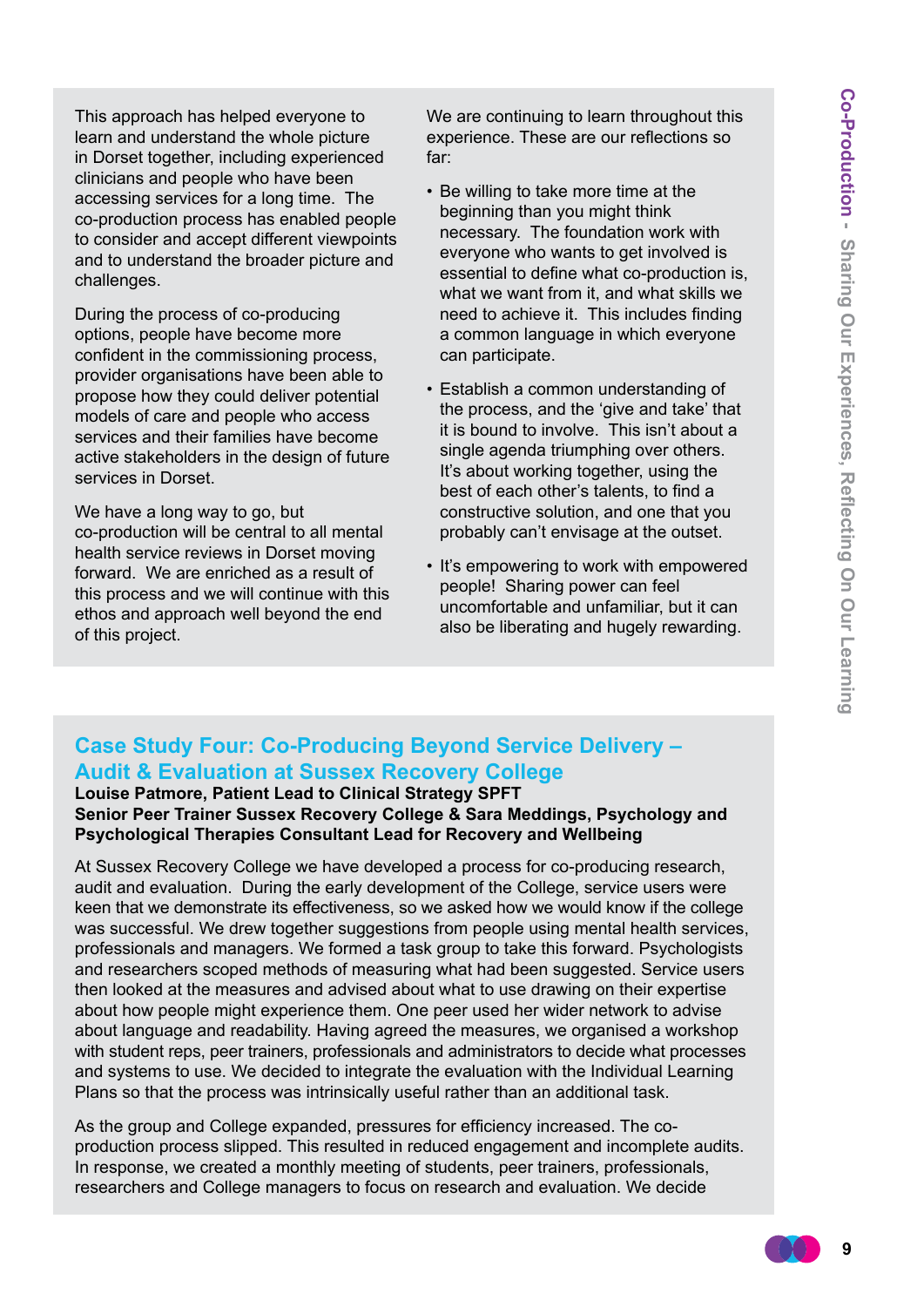together what research projects to suggest and what we would like to audit and evaluate. This group then oversees the research process. For example, students, commissioners and managers were keen that we look at whether attending the College reduced service use. A trainee psychologist is currently analysing this. They attend the co-production meetings, are guided by peers on how to go about evaluation sensitively, by researchers on robust statistics and methodologies, and by staff and managers on capacity and what is possible. The researchers gain supervision from the group and in turn provide what the stakeholders require.

We are not there yet but here are the lessons we are learning:

- We need to prioritise, critically review and strive to improve co-production. In a busy environment with multiple pressures, co-production and teamwork can slide. We have experienced this and the quality of what we have done has suffered.
- We need to invest adequate time in co-production and an infrastructure to support it. When we allow space, build relationships and invest time listening and including people, utilising everyone's assets, we have better suggestions for evaluation, achieve higher quality, shared ownership and increased participation.
- We need to acknowledge differences in power, try to build equality and redress the power imbalance. Genuinely appreciating the assets people bring is a start. We need to be prepared to accept decisions that leads do not initially want. Reasonable adjustments may be needed for equal participation. We need to be flexible, accessible and thoughtful about participants' experience of co-productive efforts so that we continually strive to improve it.

#### **Case Study Five: Co-producing Throughout An Organisation – Developing Training for Central & North West London Corporate Services**

**Valerie Morrow, Recovery Programme Lead & Interim Head Occupational Therapist for Offender Care & Veronica Kamerling, Experienced Carer/Trainer** 

As part of CNWL's commitment to creating and sustaining a context of more equal 'partnerships in care' with our service users and carers, the Trust's Recovery Programme Lead worked together with a carer Peer Trainer to co-produce and codeliver workshops for corporate colleagues entitled 'Redefining "user involvement"; co-production and partnership working'.

Initial thoughts around what might be included emerged from discussions in an ImROC-led 'What is co-production?' workshop. This led the facilitators to draw on further literature, in order that the workshop would enable a discussion focusing on strategic co-production within and external to the Trust.

The workshop aims were:

- To reach an understanding of what is meant by co-production, the challenges & the benefits.
- To adopt an approach which differs from more traditional involvement and engagement.
- To identify the processes & the structures that are needed to support co-production.
- To outline action plans which achieve effective shared decision-making.

We scoped the corporate services we wished to target. Time was one of the main challenges. We worked with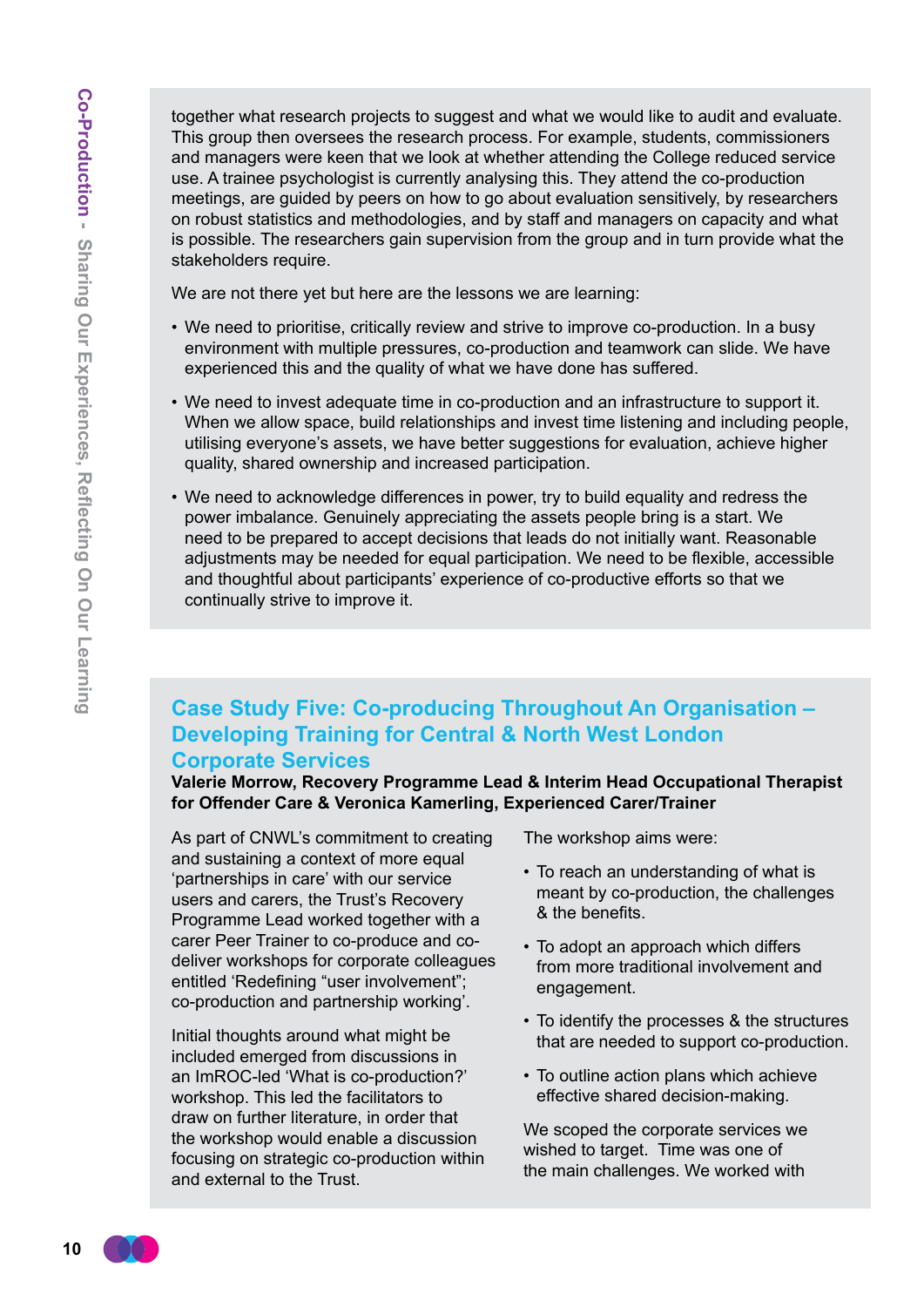managers and their teams to understand their constraints, as well as emphasise the importance of the workshop, and we were flexible about how and when it was delivered to maximise participation.

A range of corporate services were included: Human Resource Managers & Recruitment Team, Occupational Health, Quality & Audit; including the Patient Support Service, Communications & Marketing, Programme Management Team, Trust Employment Services, Information Governance and the Serious Incidents Investigation Team.

Services were encouraged to identify areas already underpinned by "service user and/or carer involvement" before thinking together about how co-production could create new possibilities.

Participants were given an opportunity to identify the challenges of this way of working and how these concerns should be taken seriously. The inclusion of an action plan enabled participants to have clarity regarding the task they considered would be best co-produced and what skills and expertise they would be looking for in those who would co-produce. Teams were also invited to think about how peers would be recruited, selected, prepared, rewarded and supported.

Once this project gained momentum, requests for bespoke workshops started to emerge from operational, clinical and corporate teams across the Trust.

Lessons we have learned:

• Roll with resistance, try not to judge, and prepare to be surprised!

One of the most positive outcomes of this project was a greater understanding of how some individuals working in corporate services often feel far removed from the service users and families/carers we all seek to serve. The workshops offered staff a safe place to explore some of their own attitudes and prejudices about mental health issues and there was the sense of

a new conversation beginning to emerge. This included honest conversations about concerns and anxieties, for example reliability of service users to engage consistently, confidentiality, and accountability for decision-making. Challenge and self-expression are vital for transformative co-production, as is broad engagement from a diverse range of people.

• Lay the groundwork, ensure "buy in" from senior management and invest realistic time in training and follow up.

We had not anticipated how difficult it would be for some services to come together for two hours. Investing time with Team Managers in an attempt to secure their "buy in" for the workshops paid dividends in some services. If the Team Manager was not perceived to be engaged and committed, staff members voted with their feet. It was essential to have the support of the Trust Recovery Lead and the Chief Operating Officer in engaging with senior managers and prioritising the training.

• Carers and families back on the agenda.

Co-delivering the workshops with a carer proved to be a very effective way of putting families and carers back into the consciousness of both corporate services and clinical teams. Veronica encouraged an open and frank discussion about the challenges of working with carers through her non-defensive delivery and excellent sense of humour. This facilitated teams to acknowledge how they often struggle to work with families and carers and seemed to inspire them to try a different approach. Through providing a space for a genuinely collaborative approach, participants were able to see that carers and service users bring a new perspective and may offer new ways of working.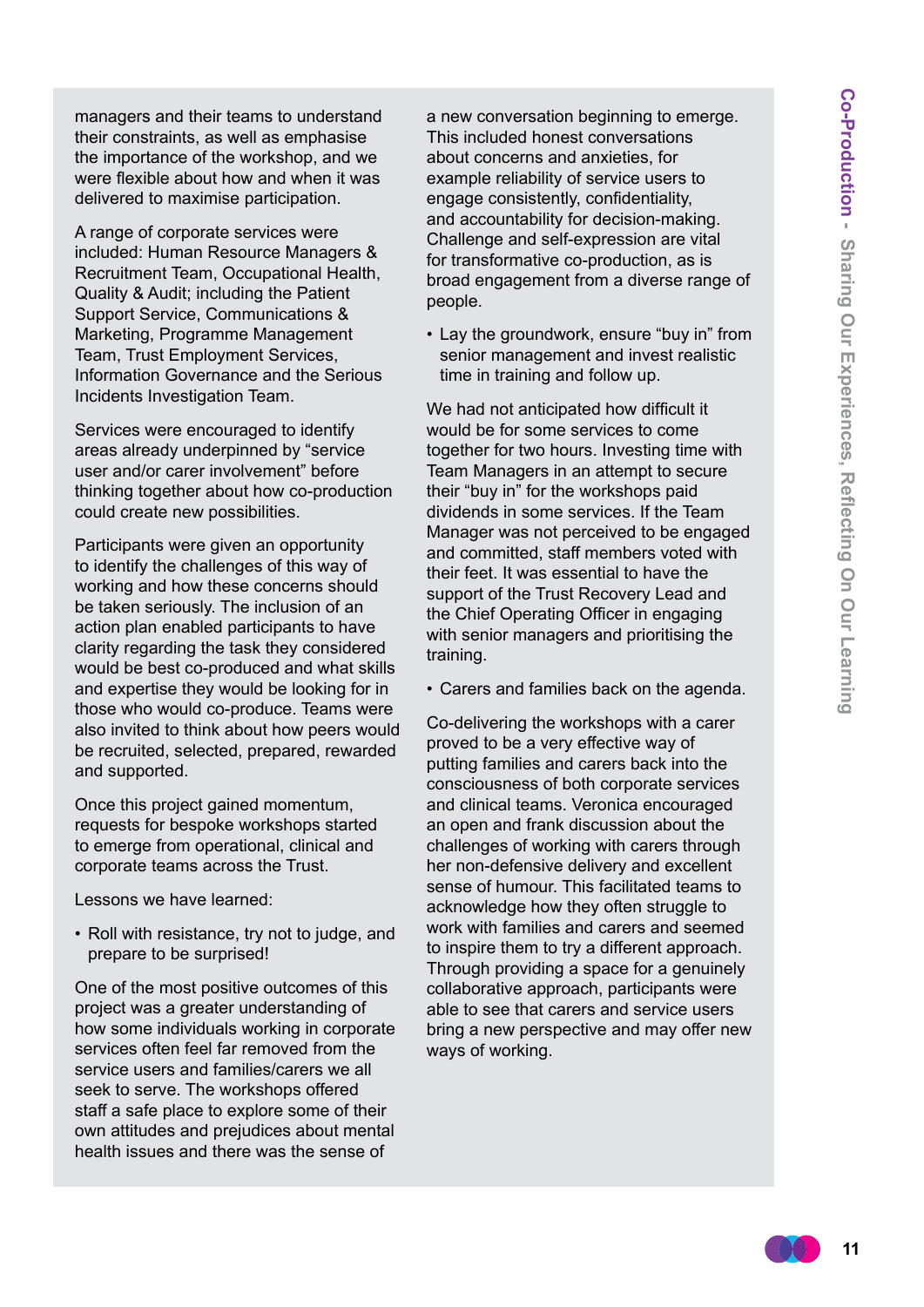#### **Case Study Six: (Re) Building Lives in Rushcliffe – Co-Producing a system wide response to a key challenge in primary care Julie Repper, ImROC Director and Liz Walker, Peer Support Lead, Nottinghamshire Healthcare NHS Foundation Trust**

This project began when we were approached by a commissioner and a GP/psychiatrist from a local primary care Vanguard site to consider ways of supporting people with 'chronic' depression to rebuild their lives in their communities. We responded by turning to the local community for solutions. We arranged a meeting with more than 30 people representing different local community groups, services, mainstream resources, ambulance service, police, churches, carers …. We presented the challenge to the group and everyone volunteered some way in which they could help by drawing on their own expertise, resources and experience. We built on this by presenting some innovative service delivery models that had been shown effective in research on community development (social prescribing, community cafes, asset based community development, peer navigators, sports hubs…) and participants discussed each of these, then fed back ideas of how they might work in the local community. By the end of the meeting we had coproduced a 'framework' that everyone from the local community volunteering service, to dementia friendly communities, the Baptist church and the local fire brigade could sign up to: they could see a role for themselves and could imagine it working. This entailed peer workers employed within GP surgeries to link people with roles, relationships and activities in their communities; and the development of community cafes (funded by the church and staffed largely by volunteers) as a central hub for self management workshops, peer meetings, activities and mental health advice to take place.

This plan was successfully submitted for pilot funding and is now in the early stages of implementation. The model is strongly supported by the co-production group who are now meeting fortnightly to oversee the ongoing development, implementation and evaluation of the service. Numbers of participants are ever increasing as local communities see the benefits for individuals and for their overall community capital. This really is a triumph of coproduction that demonstrates the huge rewards of working together. However, the challenges facing us as we all move forward together include:

- Inequality in contributions and rewards. Some participants give voluntarily and generously of their time and others receive payment (either working on the project as part of their salaried employment, or directly paid out of the project). Whilst successful co-production depends on contributions from all parts of our communities, paid and unpaid, rewarded and unrewarded, this does not make it acceptable or right. As our project progresses we will bring this topic up for careful consideration and debate by the co-production group.
- Sustainability. For as long as there is funding available then someone can be held accountable for co-ordination of the project, trouble shooting, ensuring proper governance, supervision and consistency of service. If funding ceases, then despite the majority of the service being provided voluntarily, it will not be viable. Evaluation of the service will need to focus clearly on cost effectiveness and return on investment to justify funding beyond the pilot stage.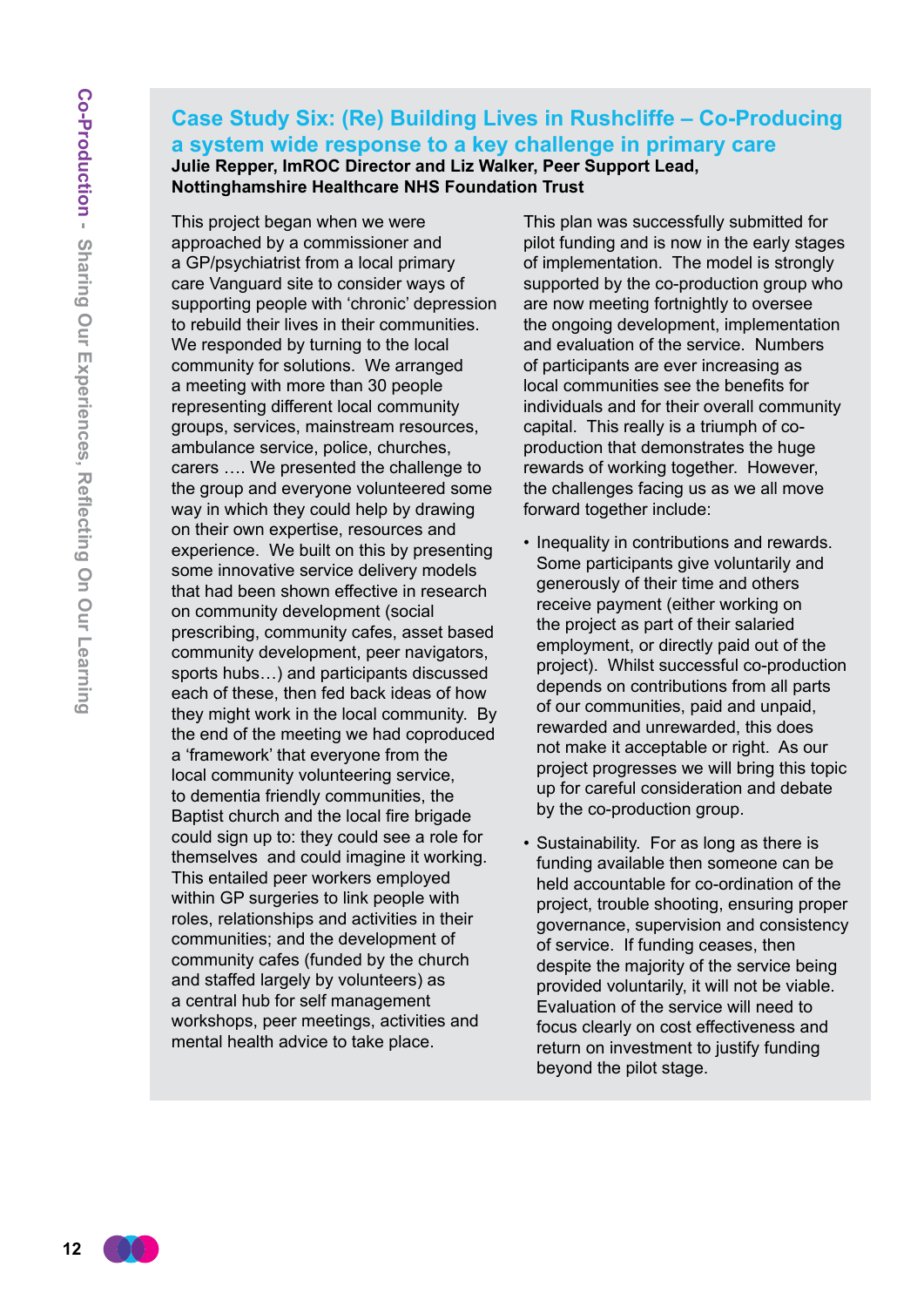#### **Case Study Seven: Co-producing A New Urgent Care Pathway, West London Collaborative**

#### **Jane McGrath, Chief Executive, West London Collaborative**

West London Collaborative (WLC) is an independent Community Interest Company (CIC) that uses authentic co-production to create and sustain meaningful working partnerships between the providers and commissioners of health & social care services, academic institutions and the communities they serve. Our partnerships utilise authentic co-production and disruptive innovation in operational and strategic areas of transformational change. In our work, all stakeholders learn how to share power and responsibility to solve difficult problems together. We use an assets-based community development model with the broader ambition that communities will become more healthy and empowered through becoming active citizens. WLC acts as a consultancy rather than a service provider, providing tools and frameworks that support local relationship building and networking. We expect our partners to be true partners - accepting mutual responsibility for ideas, solutions, success and failure. WLC was formed by service users, carers and staff of West London Mental Health NHS Trust after an event hosted by ImROC in 2013 – "From Service Users to Coproducers".

We work with the Trust both operationally and strategically. Projects are wideranging, examples including supported decision making in medication, through to local services transformation.

We have coproduced the urgent care pathway across three London boroughs, using social media to really reach out to the community and to staff that could not get to our event because of shift work. We used Twitter and built a micro-website 'Test My Story' where the whole community built complex scenarios to test the proposed urgent care model. We then hosted a forum theatre event where we live replayed the coproduced scenarios using digital technology and voted collectively on

preferred responses. Police, ambulance, commissioners, liaison psychiatrists, GPs, front line staff, three NHS trusts and the wider community, attended the event. The day was broken into sections and stories so that busy staff could attend the sessions that interested them and we have since won an NHS England community grant to make a short film about the work.

We have identified some key learning since we set up. A horizontal model can be tricky in a vertical hierarchical organisation. The two models can butt up against each other and we can get stuck or meet pockets of resistance. Yet the value we bring beyond solving the complex problem is the process itself – reflective space, time to pause and new thinking and techniques for problem solving. As much as we meet resistance, we also meet amazing, passionate staff who are refreshed and encouraged by this new way of working. When in full flow and at its best, co-production is joyful. At its most challenging, there is pain and tears. As coproducers we strive to work collaboratively, moving away from 'them and us' positions, we use critical reflection, appreciative inquiry, dialogue and Argyris's Ladder of Inference (1990) to debunk assumptions. However, the fine line between critique and challenge is easily crossed, sometimes leading to conflict. People bring baggage. People want to challenge what is hurting them, much of which is happening in the context of austerity.

Challenging questions about poor data and unreliable evidence is uncomfortable. Before we can truly coproduce we need transparency and trust and to collectively distinguish signal from noise. This aspiration is still a work in progress for the NHS.

Co-production work often happens in disjointed silos, and behind doors in

$$
\begin{array}{ccc} & & 13 \\ \hline \end{array}
$$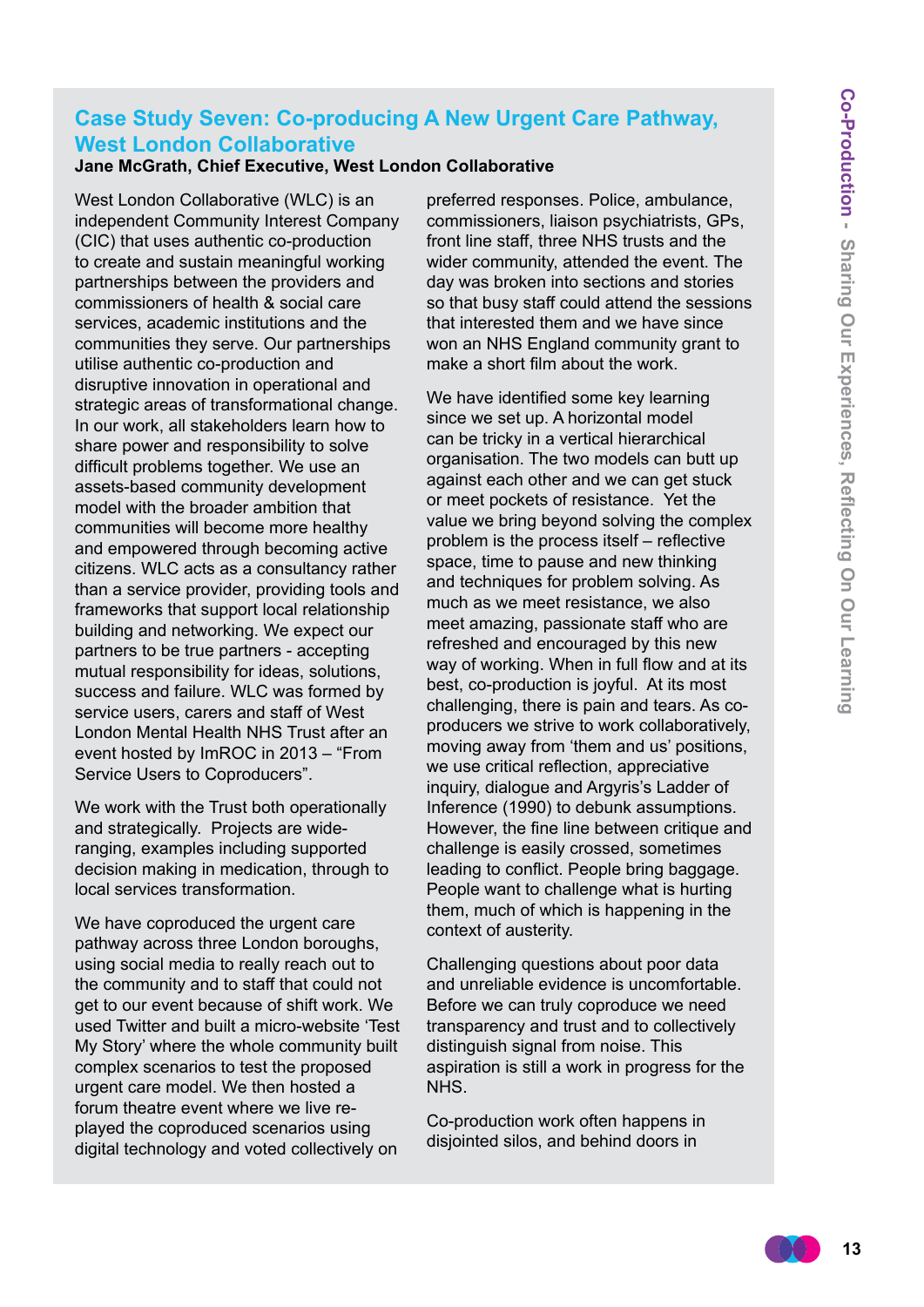selected phases. Local landscapes are vast and the systems complex, and staff churn at all levels is a recurring problem. To counter this, WLC now aspire to stay coproducing through the life cycle of a project, from the very first conversation where we establish what question we are exploring together, to the potential co-delivery of the service. We collectively accept when things were not perfect (for whatever reason) - but we absolutely name what could have been better… and we also celebrate our success loudly, making films, poems and hosting community events. It is progress we seek, not perfection.

#### **Discussion/Themes**

The case studies illustrate well our broader ImROC experience of co-production in mental health improvement work. What might these individual experiences, each encountered in their own unique context, offer us in terms of thematic learning that might be applied elsewhere? We now attempt to draw out an answer to this question, building on the principles of co-production outlined above. It is not our intention to advocate a 'lift and shift' approach to such learning. In other words, the learning is there to inspire, be thought-provoking and give rise to new conversations in your own unique setting and circumstances. It is not offered as any kind of short circuit or quick fix to the application or experience of co-production. The notion of a 'journey', while much overused, is nevertheless an essential metaphor in the understanding and experience of co-production. Making mistakes is part of the experience, and in the long term has the potential to strengthen and mature relationships and their effectiveness.

Every co-production journey begins with a leap into the unknown. While our case study authors may not explicitly articulate this, there can be little doubt that each entailed a courageous step into something unfamiliar, unexperienced, and untested, working against the well-established norms in the culture of the organisation and its ways of working. These steps were taken in times of significant pressure, in which the scope to make a mistake or fail is very limited for organisations and therefore their workforce. This requires a kind of **leadership** that is underpinned by a set of values and beliefs that are not typically nurtured in a professionallydominated culture. Often that leadership departs from the hierarchical definition and comes from the grassroots. The pioneers of this work show courage, tenacity and resilience on a daily basis, spurred on by a belief that working in equal partnership is at the heart of any recovery-oriented mental health service. Living with the discomfort of ambiguity and uncertainty is a necessity.

*" Challenging questions about poor data and unreliable evidence is uncomfortable. Before we can truly coproduce we need transparency and trust and to collectively distinguish signal from noise."*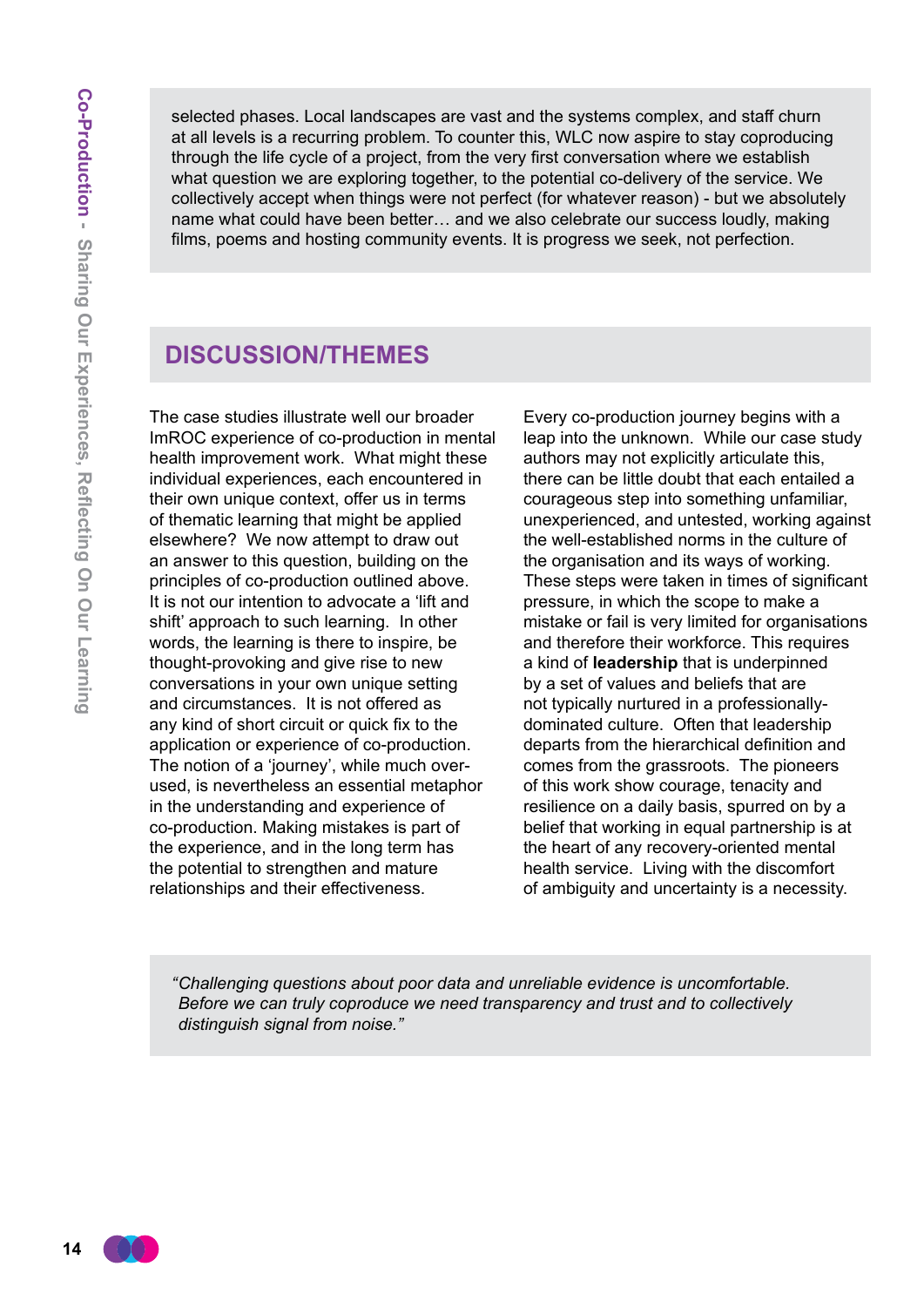*" Living with the discomfort of ambiguity and uncertainty is a necessity."*

Thus 'holding the space' for effective coproduction to take place, safely and without fear of reprisals, within an environment or culture which unknowingly can work against it, is a vital responsibility for the leaders of the work. There is value in having a leader or ally who can build the bridge between the prevailing and desired cultural norms, in ways which seek to include others in that task. For example, if someone brings positional power in aid of a more distributed vision for leadership, then that is their asset to value and nurture in the co-productive relationship.

*" Learning through co-production complemented the notion of learning or improvement in the end result"*

On a related theme, the process of coproduction is **strengths-based**. The values and techniques are appreciative, inclusive, assets based, and ambitious. They recognise the unique contribution and worth of every individual. They give voice and focus to ideas, creativity and passion that have traditionally been excluded. Yet as our case studies illustrate, this is not always an easy path to tread. The baggage gets in the way, causes pain and conflict, and can leave people feeling anything but appreciative. This is the cue not to desert the approach but to reinforce it. The way in which the space is shaped is vital to the resilience of the effort to do something better. So the process of co-production is at least as valuable as the outcomes it delivers or problems it solves.

Time is a recurring theme. In highly pressured working environments, in which it is faster, and arguably more predictable, to do what you have always done than it is to try something new, carving out the time and space is difficult. Permission to do so may also be difficult to achieve when the desire for rapid results is pressing from above. The fast pace requirement for 'delivery', amongst multiple competing demands, creates an impatience which is understandable yet not conducive to innovation. Developing new

skills, forming new habits and testing out new approaches take time and are exposed to threats from the daily grind and very wellentrenched ways of thinking and working. Co-producers identify time, and implicit within that a tolerance for making reasonable mistakes and needing to repeat stages of an improvement process, as key to their progress and impact.

*" The preparedness to share power and responsibility, or even to nurture the environment in which power can be taken, is requisite in every coproduction experience."*

Breaking down barriers between providers and consumers of services, which have served all kinds of purposes in the past, is an essential endeavour within co-production. The preparedness to share **power** and responsibility, or even to nurture the environment in which power can be taken, is requisite in every co-production experience. It can be particularly challenging in the early stages when the new relationship and patterns of behaviour have not yet matured. This is a common experience through ImROC's work. Dedicated professionals, confronted with the realisation that aspects of their training, practice and culture have been at odds with a more inclusive and appreciative approach, may 'back off', feel invalidated and even become apologetic for their role. The latent holding of power in a relationship may in itself be difficult to identify and then confront in oneself, especially when intentions are honest and come from a place of care and compassion. Intellectually the professional may have that 'light bulb moment' but the emergence of new behaviours, attitudes and practice comes as a result of a series of trial and error, success and failure, unlearning and relearning over time. This reinforces the importance of safe space in which people can explore their journey together and individually, in ways which enhance and validate the new practices, rather than work against them.

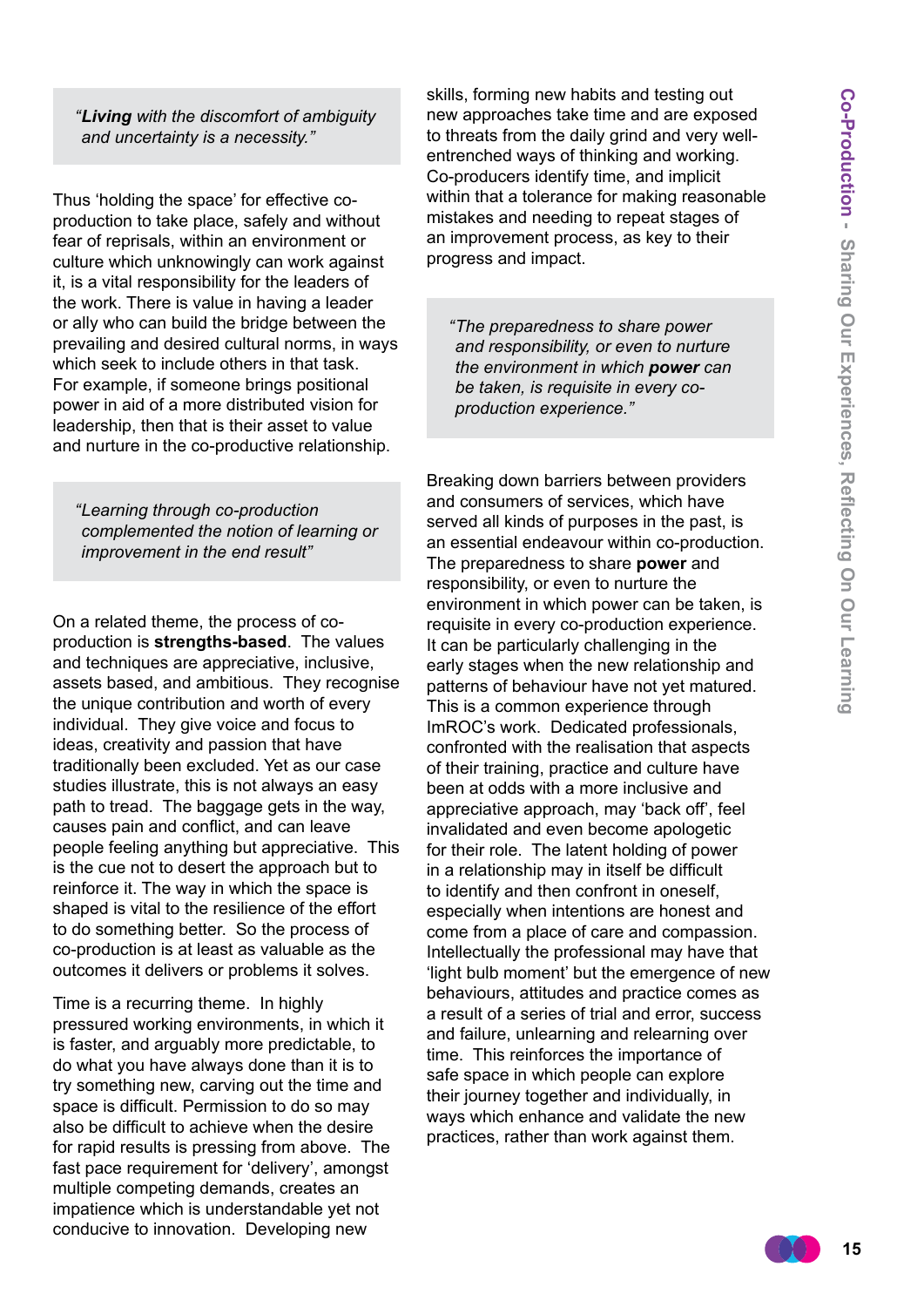*" Leadership that is underpinned by a set of values and beliefs that are not typically nurtured in a professionally-dominated culture"*

For those with lived experience, there may also be challenges in engaging in this new kind of relationship. The vivid and intensely personal story of each individual has the power to engender change for the better, and it is an act of courageous generosity to share it. That is not to say that the story alone will make the difference. Co-production is not about swapping one dominant power base (that of the professional) for another (that of the person with lived experience), although we see this in our work as a common misconception. While of course there is a place for user-led services, this negates the value of equal partnership that comes about when diverse experience gained through professional training and through life is respected, pooled and put to work. This notion of collective wisdom, underpinned by a shared humility and humanity, and with it collective responsibility for outcomes, provide the foundation for co-production.

In a similar vein, the basis on which coproducers engage with each other needs to be fair, honest and transparent. In seeking equality, it is important to generate a shared understanding of individual contributions, and avoid drawing distinctions on the basis of traditional labels of 'professional' and 'patient'. It is incumbent upon all concerned to hold each other to account for the contributions expected and made, making 'reasonable adjustments' without straying into 'making allowances'. Implicit within co-production is the avoidance of 'othering' – labelling difference between individuals as a legitimate

basis for exclusion, separation or special treatment. Each person, regardless of their label or status, is treated equally. That means taking the rough with the smooth. To do otherwise simply reinforces the othering that divides and labels people on the basis of deficits rather than assets. In short, we have mutual expectations and we hold each other to account for those in the pursuit of fair and equal partnership.

The shifting dynamics in a co-productive relationship may feel harder to achieve when there is an established relationship akin to traditional engagement or involvement of service users, that has long been popular in mental health services. While the track record of user involvement may offer a useful building block for a more sophisticated relationship between different constituencies within services, co-production represents a step change in the way we work together and should not be perceived as anything less. The legacy of traditional engagement can be a barrier as much as an enabler.

*"To stay coproducing through the life cycle of a project, from the very first conversation where we establish what question we are exploring together, to the potential co-delivery of the service."*

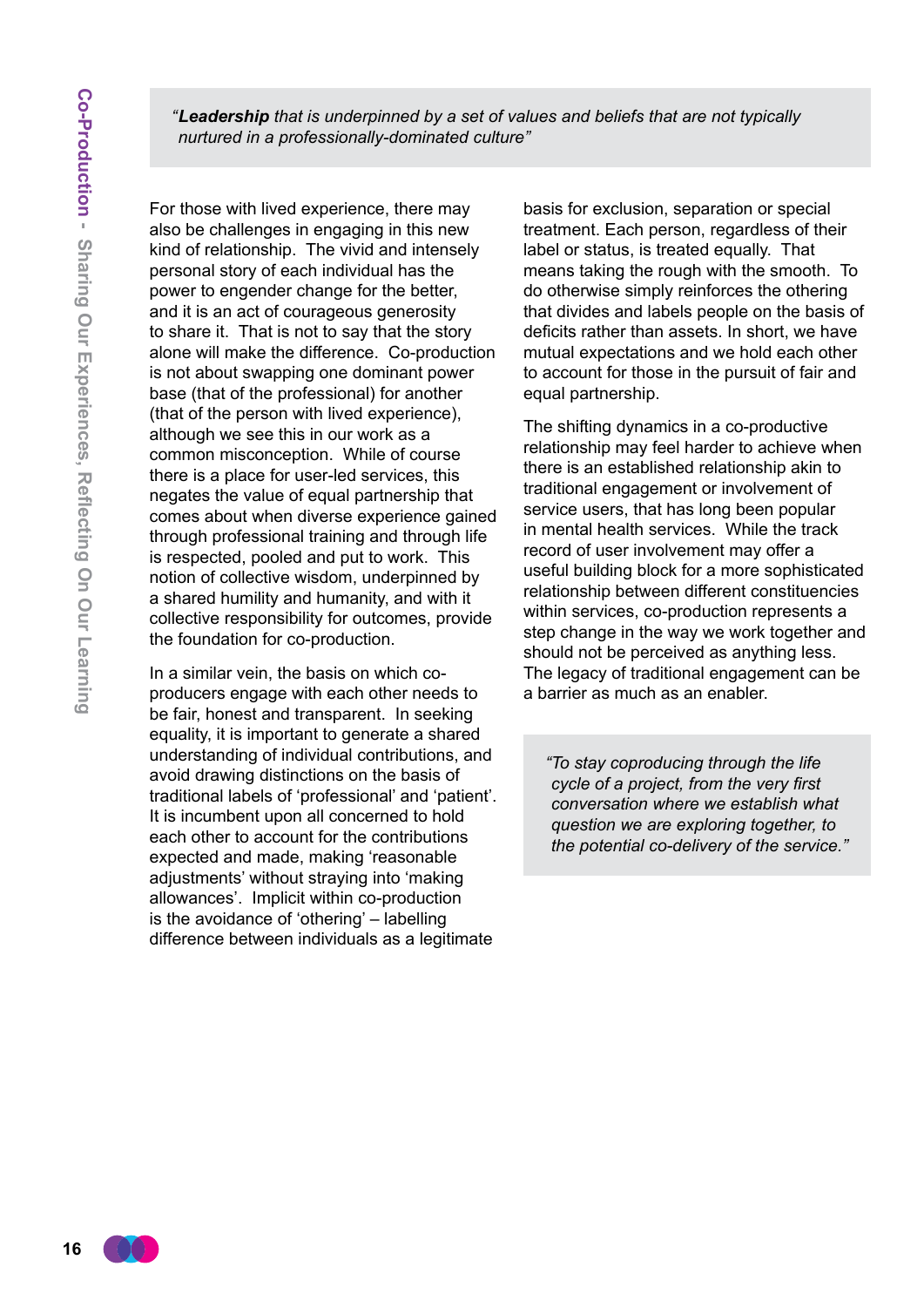A common hindrance to this sense of equality is the differential terms and conditions, and particularly remuneration, that remain amongst those traditionally distinct cohorts of contributors. The differences in remuneration between 'professional' and 'patient', and sometimes the difference in contractual employment status or tenure, do not speak to an equal valuing of expertise. This is a barrier that is likely to take some time to resolve, as lived experience grows its prominence in the mainstream workforce.

*"Co-production doesn't equate to consensus, and that differences of views need to be accommodated just as in any other aspect of life. Making mistakes is part of the experience"*

The process of co-production is a **voyage of discovery** and thus is embarked upon in a spirit of adventure. While people come together around a common intent, the nature of the journey you will take, and even the destination you may reach, are yet to be discovered. It is an **emergent** process full of possibilities, guided not by a highly-specified goal but by a willingness and commitment to try something different in the interests of a common desire. The process is revelatory, drawing out strengths and resources we didn't know we had or couldn't recognise in ourselves. It helps us to understand our individual and collective contributions with much greater clarity and purpose. This feels quite distinct from the more conventional means by which we pursue goals or activities in services.

All of the case studies featured examples that involved doing something new or innovative, in which the notion of **learning** through co-production complemented the notion of learning or improvement in the end result – such as developing a Recovery College or redesigning a care pathway. In other words, the idea that we can achieve something better together wasn't limited to the design of a new initiative, but it carried on through into implementation, delivery and evaluation.

These ripple effects are often described in the process of cultural transformation that we witness in ImROC. Contrast this, however, with a common frustration that scaling up the impact can be very difficult to achieve.

As well as the many positives illustrated by our case studies, they show equally that our aspirations are not yet fulfilled. ImROC's work has been grounded, purposefully and intentionally, within the realms of mental health service delivery in large organisations. Recovery Colleges, in particular, have been at the heart of our co-production work. Over the last couple of years, we have been taking deliberate steps to broaden our focus. Cahn's 'core economy' includes families, friends, neighbours and local communities - all assets which are not universally visible in the activity that the case studies describe. That is not to say that what we are witnessing is not co-production, rather it is an acknowledgement of the potential scope for strengthening our **community impact**, moving beyond a service to a community focus, as WLC has done from the outset – from seeing people as defined by their relationship to services to seeing them as citizens first. Just as co-production is a journey of exploration and discovery, so ImROC as a community of practice reflects this. It is timely that we consider our role and contribution and that we increase our focus ever more on supporting people to have lives rather than services. In order to achieve this, we are actively developing new partnerships and stepping beyond health and social care into citizen spaces.

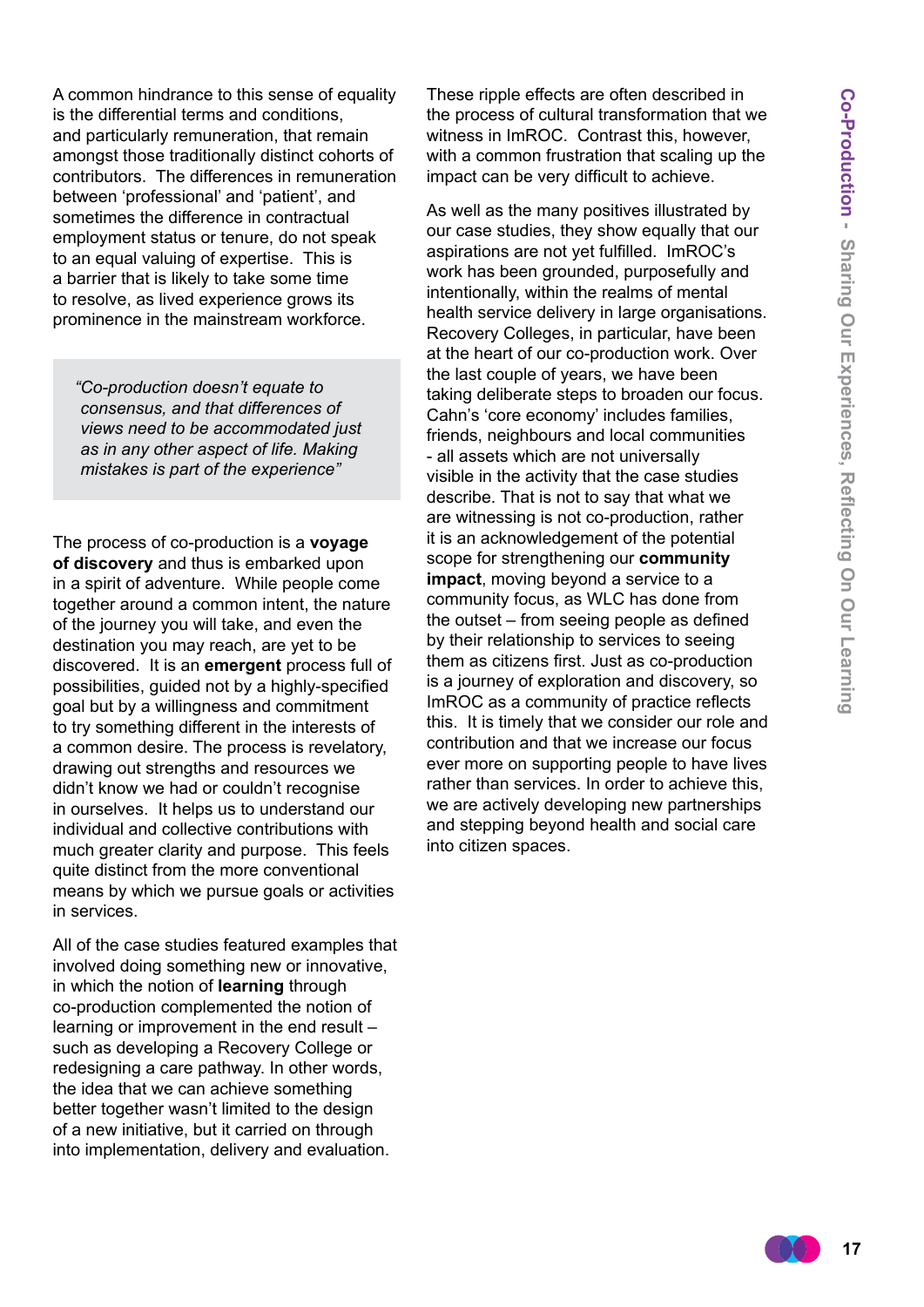## **Other Observations In ImROC's Co-Production Work**

Co-production can achieve **outcomes** that spread beyond the core brief of a project or other effort. It creates and taps into communities of engaged and active participants. Boyle (2006) identified 'clear links between involvement in time banks and reduced levels of medication and hospitalisation' and (in 2010) suggested "savings of up to six times the investment made in new approaches". People attending Recovery Colleges form peer support networks and become more active community participants. The extent to which these individual benefits can be measured and aggregated across groups, and then attributed in terms of cause and effect is problematic, however. As such, the scope to predict and quantify outcomes is limited, at least within the prevailing narrative that revolves around narrow commissioning briefs and funding flows which fail to capture the rich and diverse ways in which lives are improved. Making the co-production case to sceptics is made more difficult as a result. ImROC is supporting RECOLLECT, a three-site study in 2017 investigating key components and change processes supported by Recovery Colleges, and understanding who uses them. Co-production is emerging as a central and influential component of Recovery Colleges. More information on the RECOLLECT Study is at researchintorecovery. com/recollect.

Retaining **fidelity** to the principles of coproduction while embedding or scaling up co-productive efforts is a common challenge. It can become a victim of its own success, rendering itself invisible through its normalisation and business as usual. At the outset of the journey, there is a deliberate and mindful focus on this new way of working, accompanied by an understanding that it takes investment of time and attention to succeed. As it becomes less new and more familiar, it is easy to assume that it will take care of itself. Instead it becomes vulnerable to an unconscious neglect and degradation. In our experience, this is felt as a loss of enthusiasm, direction, priority or connection. Being able to pre-empt this risk, or at least identify it quickly, is key to limiting its negative impact. Co-production is all about relationships, and so like any other, it requires nurturing attention to remain healthy and effective.

It is also the case that many decision-makers will actively choose to hold specific coproduced projects on the safe periphery of an organisation's operations, pursuing low key efforts that have no major consequence if they slip or fail, and that pose no great challenge to the prevailing power dynamics. There is no intention to allow this ethos any closer to mainstream ways of working or organisational beliefs and value systems. Whilst we advocate starting small and working with what you have (which may well mean something around the edges initially), we see this as a tactical approach which creates a springboard into more substantial and transformative change that confronts traditional hierarchical power bases, rather than a glass ceiling of possibility. Co-production is neither a 'task and finish' endeavour, nor a fair weather pursuit. It should not be attempted in a 'start/stop' style. Its full potential is realised only through an absolute commitment to its principles and practice throughout an organisation, group or community, which means that it is there at every single stage of a project's life. That commitment is unlikely to emerge at the outset and champions on the ground shouldn't feel the need to wait for it, but it should be the goal and focus for any strategic effort, in order to reach into and discover the transformative realms of possibility that co-production offers.

Finally, there is a **celebratory** sense about co-production. The value achieved through co-production, to the individual, the team and ultimately to a community, brings hope and pride rarely seen in more traditional approaches to improvement. The 'feel good factor' associated with working through challenges, making errors and resolving them together using an assets-based mentality is energising for disillusioned professionals and people with lived experience of mental health conditions. Yes, it can be messy, frustrating, and exhausting. Yet the experience is ultimately validating, enriching and life-affirming. It offers opportunity for personal growth. The sense of discovery, helping each other to find out what we are really good at and then using that towards a common hope, energises us for the more testing aspects of co-production. To quote WLC, 'we seek progress, not perfection'.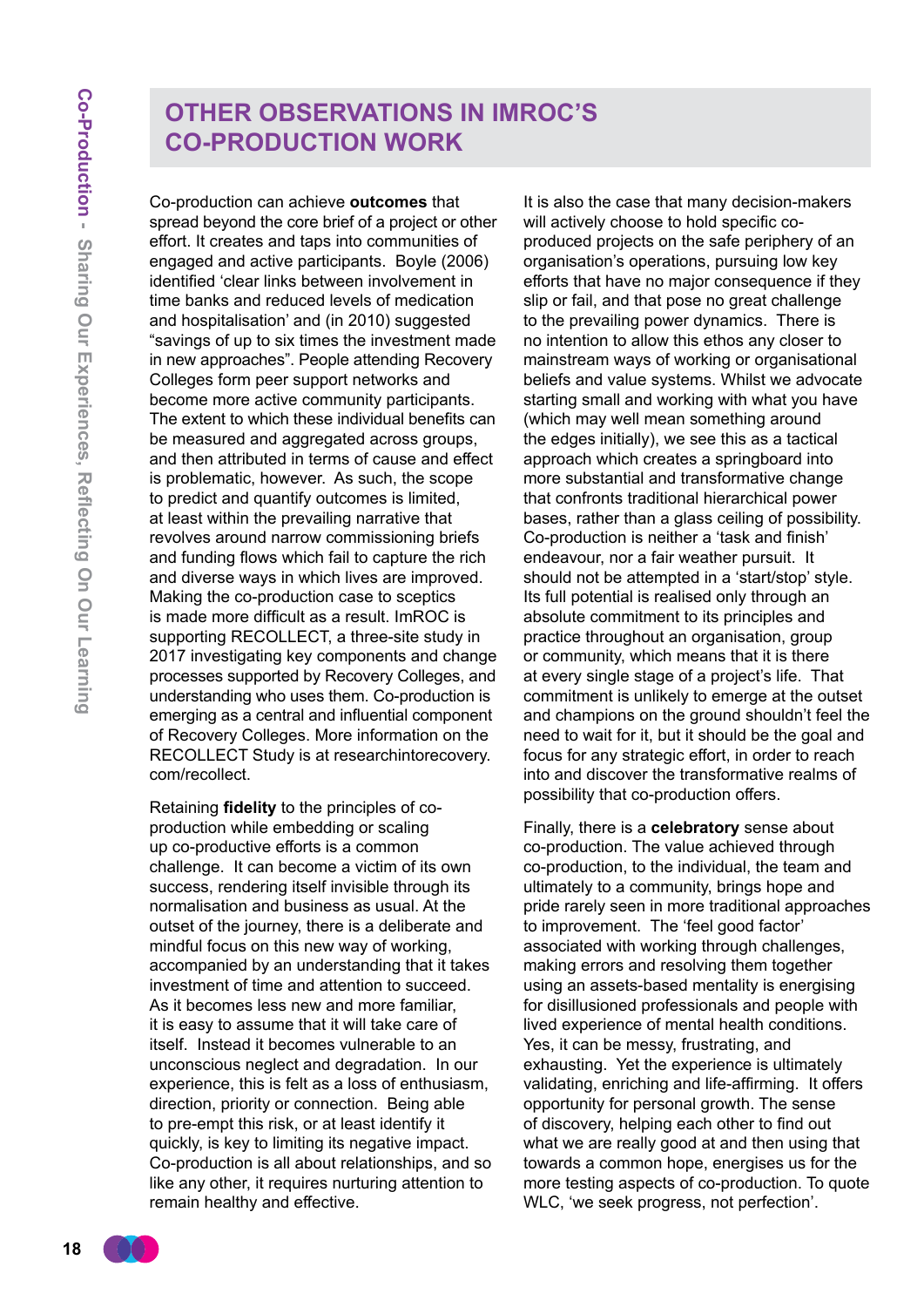# **Top ten tips for co-production**

- 1. **Gather the right people for the job**. Identify key stakeholders for an initial meeting to discuss the challenge and use this group to generate a network of peer, family member, personal and professional expertise offering a diverse co-production group with relevant skills, knowledge and experience. Identify all of the assets in the room (not only those related to their role). Be prepared to invite new individuals and/or ask for advice and contributions from other relevant groups. Allow free movement so that people can choose to join after it has started or choose to leave if they feel it is not for them. Make this an inclusive experience. It's important to avoid the perception of cliques often associated with conventional methods of 'involvement'.
- 2. **Just get started and build momentum around your shared purpose**. Don't wait for the perfect moment, or the perfect set of people but build momentum and expertise around your shared purpose and understanding of the process. This will act as an anchor when things get tough.
- 3. **Spend time agreeing the structure and the values of meetings**. This may involve assigning a leader or facilitator; discussing the rights and responsibilities of members and considering how everyone can both 'give' or contribute to the task as well as 'take' or benefit from their engagement. Ensure that everyone understands what decision making power lies within the group.
- 4. **Support every member to contribute to their full potential**. Nurture, support, offer learning opportunities, make necessary adjustments and enable everyone's voice to be heard. Take an even-handed approach across the group, adapting according to need, not label – avoid the temptation to 'other' those who may be less experienced or confident in the setting.
- 5. **Tackle the challenge in small steps**. This process will create new ideas, present new challenges, suggest new solutions which require further exploration. Test lots of ideas. Make it safe to fail. It is not possible to work to a predefined set of outcomes in a predetermined time frame.
- 6. **Listen, listen, listen**. Co-production will only achieve its full potential if every member is prepared to listen and learn, see different perspectives, try new ways of thinking and consider new ideas. It is important for everyone's voices to be heard, so members will need to gauge their input so that those who find it more difficult to speak up have that opportunity. However, the overall 'culture' of the group is one of valuing everyone's contributions and genuinely exploring their utility in the given context.
- 7. **Back up decisions with evidence**. One of the concerns about co-production is that any decisions will be based on personal experience rather than 'hard evidence'. The challenge for the co-production group is to back up personal experience with research that demonstrates this goes far beyond one individual. This does not need to be large scale statistical research; accumulated personal narratives, qualitative research and routinely collected data that can be used to demonstrate a level of need or the efficacy of a suggested approach. It is also possible to increase authenticity and credibility by 'sense checking' certain aspects with a wider audience.
- 8. **Beware the comfort zone.** Keep a watchful eye to avoid slipping back into old familiar ways, and be mindful of the triggers – such as challenging conversations, differences of opinion, or external pressure to deliver. Be willing to talk openly about this, and regroup around your shared purpose. This is a particular challenge when you increasing the scale of the project – this rarely happens easily or smoothly but needs careful attention.
- 9. **Look to the bigger picture**. Consider how your project can influence behaviour, attitudes and outcomes in the wider system. Grasp opportunities to lead others. Even better, create them!
- 10. **Cherish what you create**. Co-production comes from the heart. You are building a community like no other. Recognise and embrace its value, strength, wisdom, and potential. Nurture it, celebrate it, love it. It will reciprocate in spades.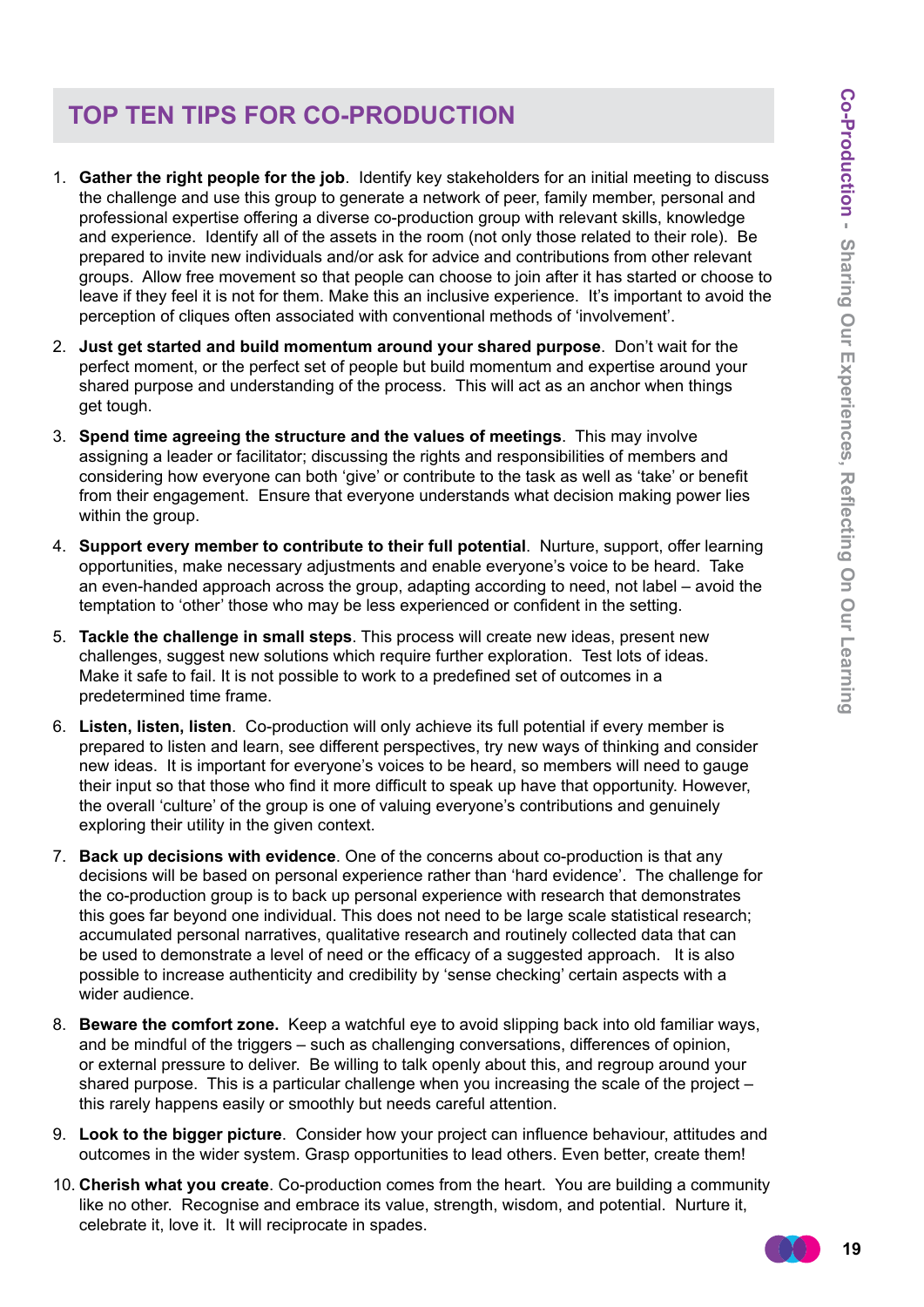## **Conclusion**

Co-production, and the values and beliefs that underpin it, offers communities and individuals a sense of hope when many other sources of inspiration feel endlessly lacking. More than that, it offers real and achievable solutions to challenges which are increasingly proving too great for conventional means of problem-solving, orchestrated by and mobilised through professional expertise.

Our case studies cast a light on what is possible when people with diverse backgrounds and experiences come together with an open mind, and draw out expertise in each other towards a common vision or passion. The examples are easily accessible and we think anyone can give them a go. We have used tangible and routine outputs, like developing a training programme or evaluating a service, to frame a much more significant story of transformation. It is a story anchored in a belief that every person

has something valuable to give, and that each derives value in return. This is the message that sets these stories apart from others. That is the ethos and expertise on which their success has been founded. We believe these stories are representative of a growing movement of grassroots change in communities around the UK and beyond. None of us believe this is a 'job done'. In fact, it is a job just started.

As we develop our contribution to this movement through ImROC, our focus is moving beyond our origins in the mental health community, to embrace the wider world of community wellbeing. Improving mental health has a far greater reach than improving mental health services, and it is in this mission that we seek to unlock the full potential of co-production, as yet unknown and undiscovered by any of us.

## **Get In Touch**

We hope this paper provokes conversations and we would love to hear what you think. If you would like to offer feedback, or would like to support us in our co-production journey, please email imroc@nottshc.nhs.uk or call 07392318188.

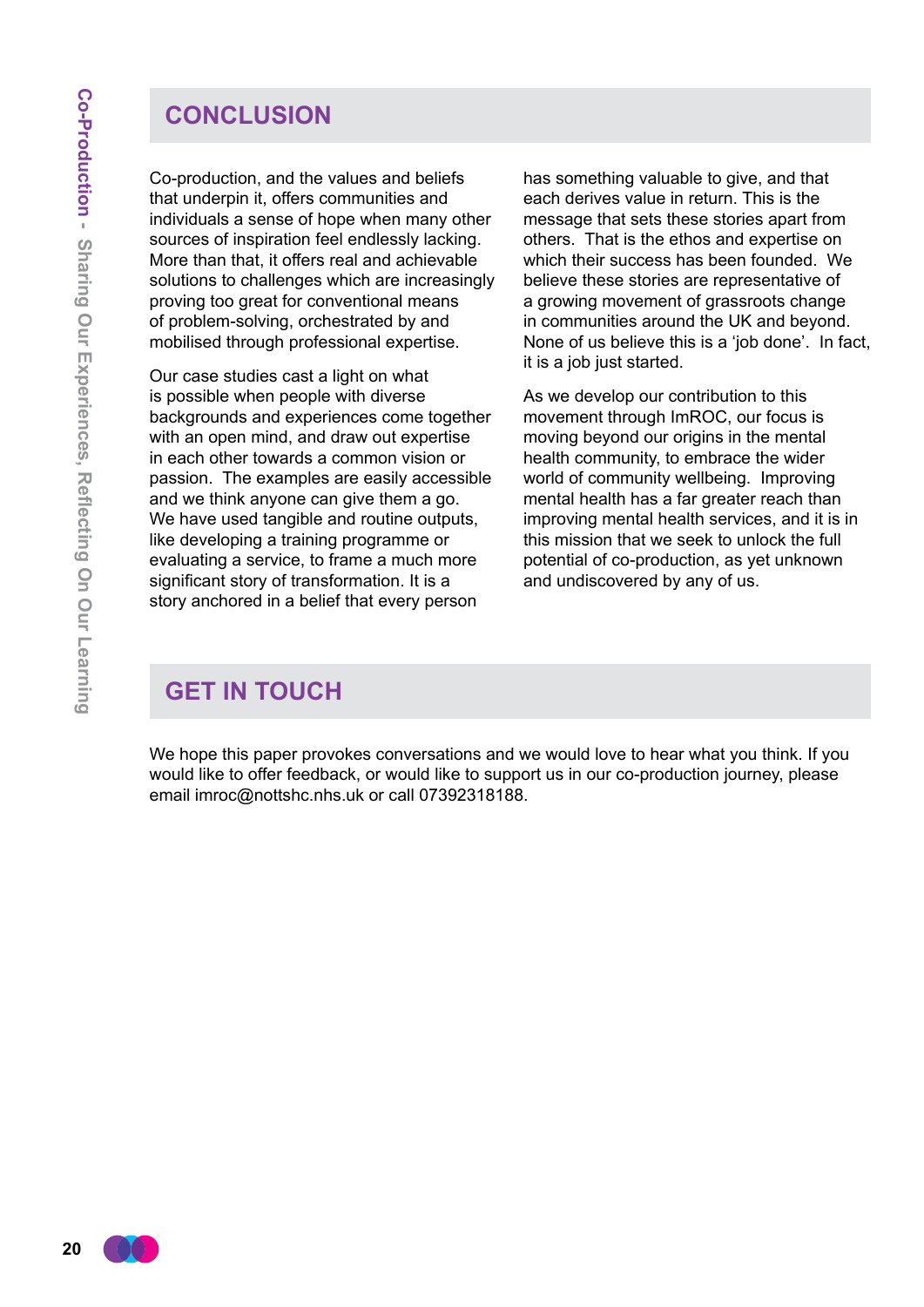## **References & Resources**

Alford 2002 Alford, J. (2009) Engaging public sector clients: From service-delivery to coproduction, Basingstoke: Palgrave Macmillan

Bovaird, T. (2007) Beyond Engagement and Participation: User and Community Coproduction of Public Services. *Public Administration Review.* Volume 67, (Issue 5) 846–860

Boyle, D. (2004) Is this How to end Public Service Failure? *NewStatesman.* Feb 23 2004 accessed at: http://www.newstatesman. com/node/194958 on 2 Nov 2016

Boyle, D. and Harris, M.( 2009) *The challenge of co-production: How equal partnerships between professionals and the public are crucial to improving public services,*  London: National Endowment for Science, Technology and the Arts.

Boyle, D., Coote, A., Sherwood, C. and Slay, J. (2010) *Right here, right now: Taking coproduction into the mainstream,* London: National Endowment for Science Technology and the Arts.

Boyle, D., Slay, J. and Stephens, L. (2011) *Public services inside out: Putting coproduction into practice,* London: National Endowment for Science Technology and the Arts.

Bradley, P. & Willson, A. (2014) *Achieving prudent healthcare in NHS Wales (revised).* Cardiff: Public Health Wales

Cahn, E. (2001) *No more throwaway people: the co-production imperative* (Washington DC: Essential Books).

Frost, D. and Stenton, S. (2010) *Learning to Lead: The story so far.* Available at: http://www.learntolead.org.uk/wp-content/ uploads/2013/11/learning-to-lead-the-storysofar.pdf.

Mental Health Taskforce (2016) *The Five Year Forward View for Mental Health.* London: NHS England.

Needham, C. and Carr, S. (2009) *SCIE Research Briefing 31: Co-production: An emerging evidence base for adult social care transformation,* London: Social Care Institute for Excellence.

Ostrom, E. (1996) Crossing the Great Divide: Coproduction, Synergy, and Development. *World Development,* Vol. 24, No. 6, pp. 1073- 1087.1996

Repper, J and Perkins, R. (2013) The Team Recovery Implementation Plan: a framework for creating recovery-focused services ImROC Briefing Paper 6. London: Centre for Mental Health and Mental Health Network, NHS Confederation.

Rowe, J. (1997) Money with care built in YES!. *A Journal Of Positive Futures* Spring 20-25 accessed at http://www.yesmagazine. org/issues/money-print-your-own/the-basicfunction-of-money 5.6.15

SCIE's Co-Production Strategy, accessed at http://www.scie.org.uk/coproductionnetwork

Scottish Co-Production Network, accessed at http://www.coproductionscotland.org.uk/ on 1 Nov 2016

Slay, J. & Stephens, L. (2013). Co-production in mental health: A literature review. London: new economics foundation

Social Care Institute for Excellence 2013. Co-production in social care:What it is and how to do it. Guide 51, London: SCIE

Stephens, L., Ryan-Collins, J. & Boyle, D. (2008) Co-production: A manifesto for growing the core economy, London: New Economics Foundation.

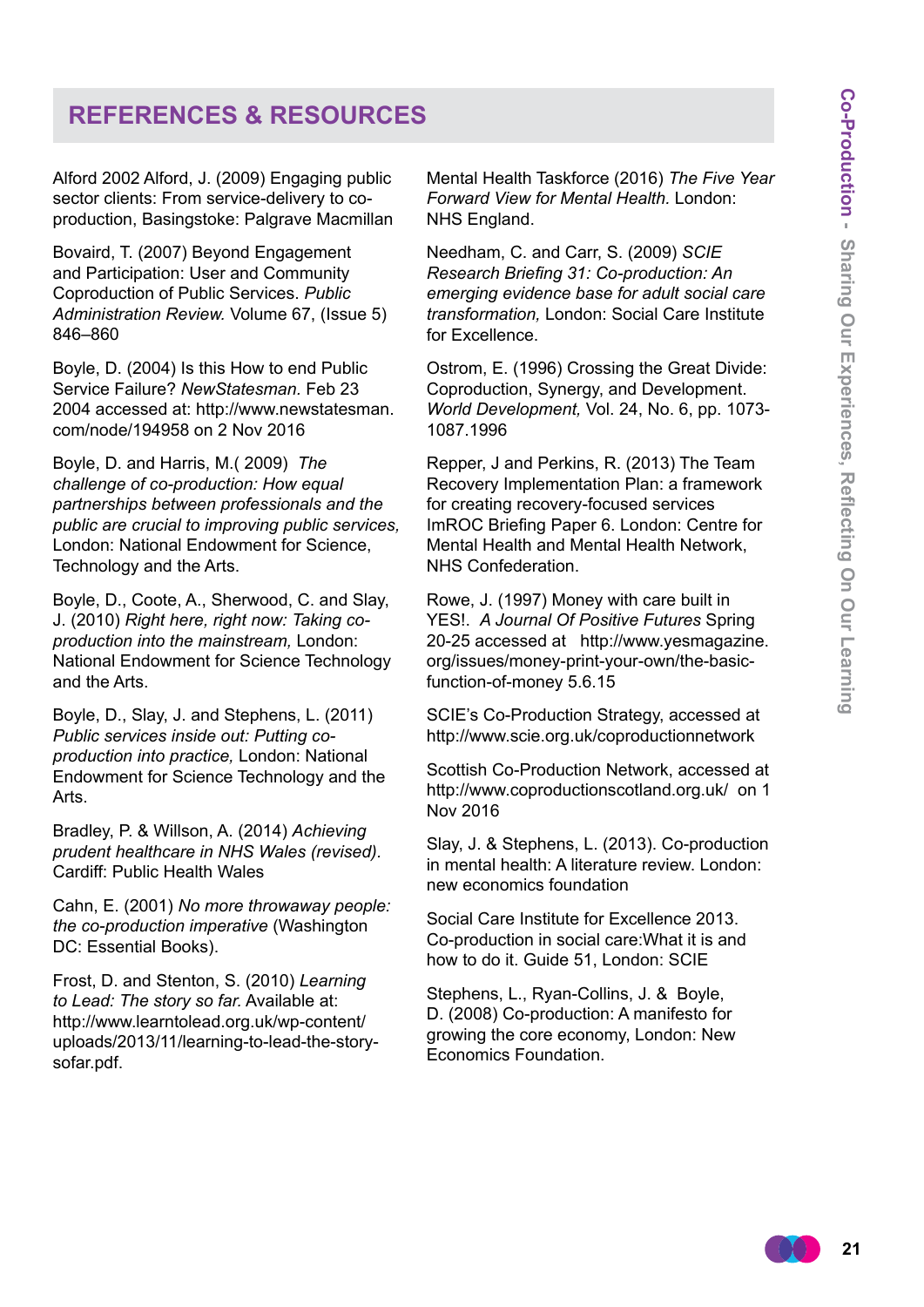# **Authors & Acknowledgements**

Anna Lewis is a Senior Consultant with ImROC and has a professional background in NHS mental health and social care management. She is particularly interested in the parallels between recovery, co-production, citizenship and leadership, and is inspired by the courage and tenacity of the people she meets through her work and in her local community.

Toni King is Trust Lead in Recovery & Peer Workers at Solent NHS Trust, Clinical Teaching Fellow at University of Southampton and an ImROC consultant. She is inspired to work in this area by the many people she knows who do difficult things and are brave enough to share their story. Some raise money, some raise hope, all have motivated her to keep learning and questioning her own practice and the systems in which she works.

Lesley Herbert has a track record of striving for the true essence of co-production within mental health, driven in no small part by her concurrent personal and professional relationship to services. She is continually struck by the parallels between her personal recovery and the processes of co-production. She would describe it thus: It's a hard slog, but there are moments of beauty and wonder along the way that make the effort seem, even if briefly, more than worthwhile....

Thanks to all contributors for sharing their experiences so willingly, and to the fantastic ImROC team from whom we learn every day.

And to Ostrom and Cahn for giving us a language, a set of principles and concepts which are helping mental health services the world over bring their values to life in ways that have never before been thought possible.